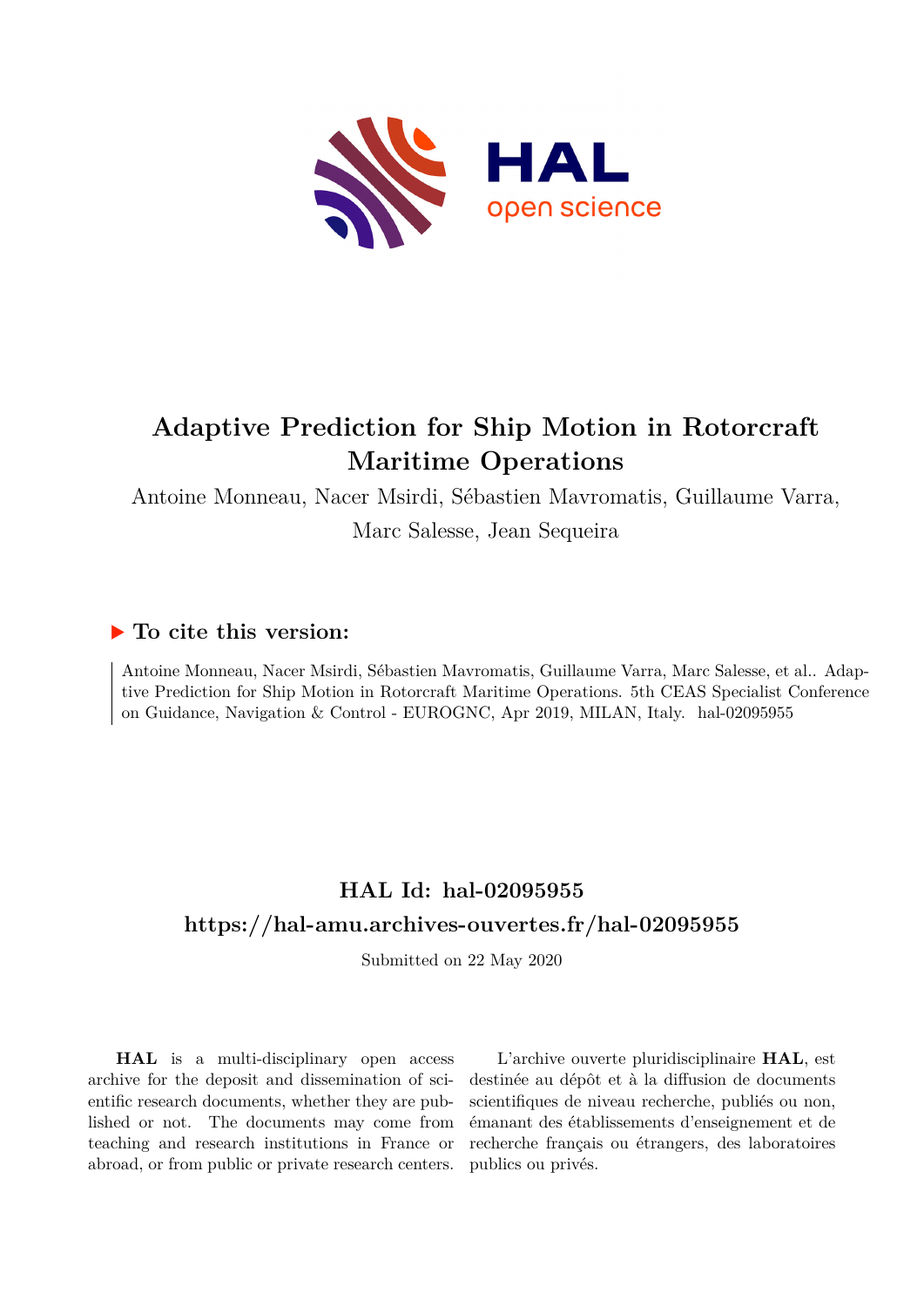# **Adaptive Prediction for Ship Motion in Rotorcraft Maritime Operations**

Antoine Monneau<sup>12</sup>, Nacer K M'Sirdi<sup>1</sup>, Sebastien Mavromatis<sup>1</sup>, Guillaume  $\text{Varra}^2$ , Marc Salesse<sup>2</sup> and Jean Sequeira<sup>1</sup>

**Abstract** This paper focus on prediction of motion for a ship navigating through sea swell. Ship motion prediction may be useful for helicopter maritime operations and notably for search and rescue missions. An efficient prediction method based on ANF (Adaptive Notch Filters) is proposed for non stationary perturbations. Classical methods of prediction are reviewed for comparison. An application using real ship motion data is carried out for performance evaluation. Finally a comparative analysis based on prediction performance and real time implementation constraints is presented.

# **1 Introduction**

## *1.1 Context*

Search And Rescue (SAR) missions represent a technological and human challenge among the most difficult ones. This is especially true when they are aimed at rescuing people on board a sinking boat. Hoisting from an helicopter remains the only solution to quickly intervene and evacuate people in distress. This operation is often challenging for the pilot because it forces him to stabilize the helicopter above the moving boat and to precisely position the rescuer on the deck. Weather conditions are often unfavorable, resulting in wide movements of the boat and its mast if it has one. In this situation, the pilot's workload is very high and the risk of collision between the rescuer

Antoine Monneau, Nacer K M'Sirdi, Sebastien Mavromatis and Jean Sequeira 1 Informatics and Sciences Laboratory (LIS) UMR CNRS 7020 of AMU, the Aix Mar-

seille University, e-mail: nacer.msirdi@lis-lab.fr

Antoine Monneau, Guillaume Varra and Marc Salesse

<sup>2</sup> Airbus Helicopters, Marignane, e-mail: antoine.monneau@lis-lab.fr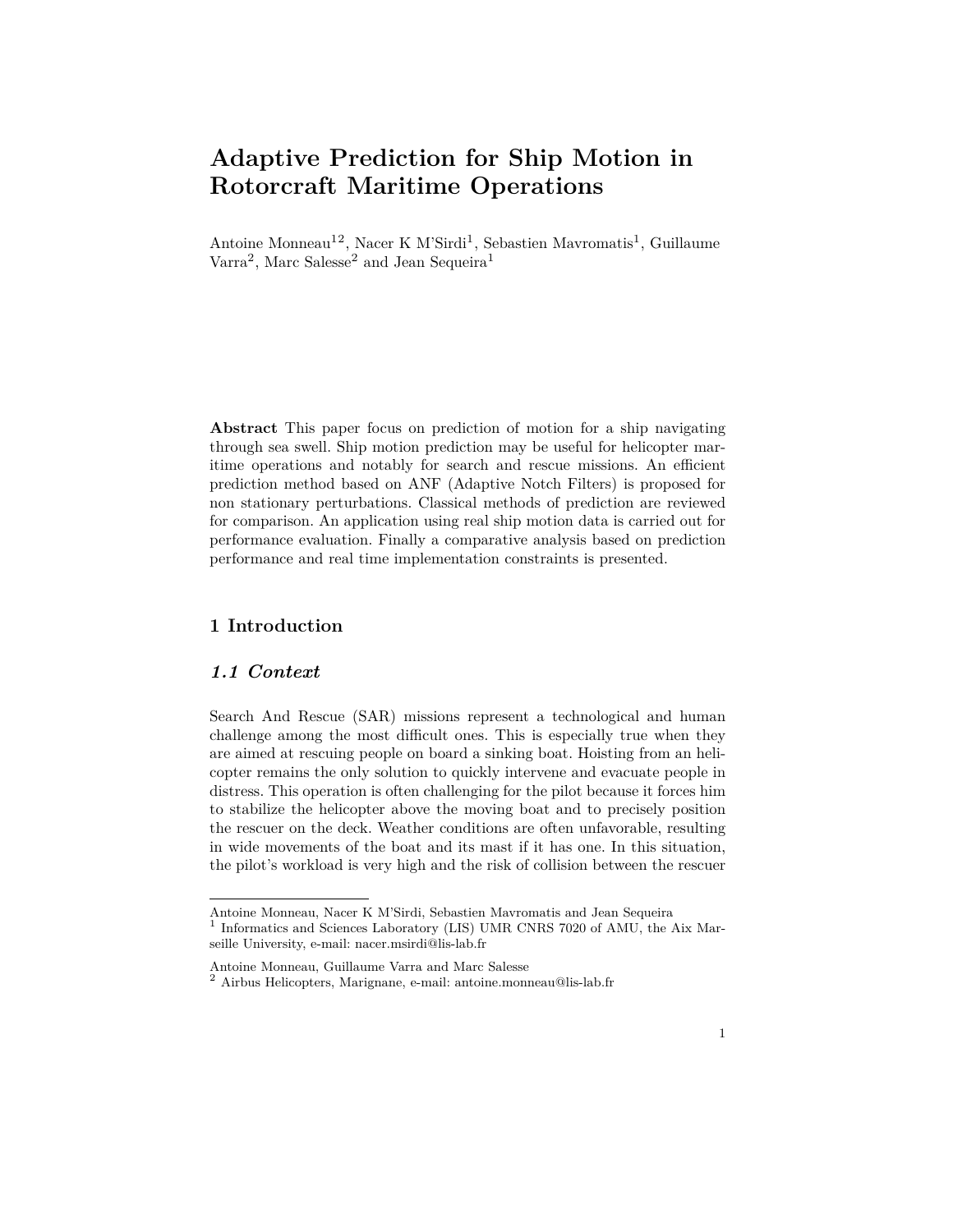and the boat is not negligible. To make the pilot's task easier and to reduce the risk of collision, knowing the boat's movement over a time horizon of a few seconds can be very useful. In addition, sending this prediction information to the helicopter autopilot can help stabilize the machine in a safe area and accurately bring the rescuer to the estimated landing point. Prediction of boat movements is therefore essential to increase the safety of SAR missions. Another example of the potential utility of ship motion prediction is for missions of maritime pilot hoisting on tanker ships. During night operation, the long deck of tankers can be mistaken with the horizon. Large and slow movements of the ship can disorientate the helicopter pilot and lead to dangerous control of the machine. Knowing the ship attitudes few seconds in advance can significantly help the autopilot to follow the ship. This will let the pilot to focus his attention on safety aspects of the hoisting operation.



Fig. 1: Helicopter hoist operation during a SAR mission

# *1.2 Objective and Contribution*

The context of our work is the navigation and control of helicopters with avoidance of environment perturbation effects. In SAR the ship movements, under swell, are considered as environment perturbations. In the context of estimation of perturbations [1], specific features have to be considered. For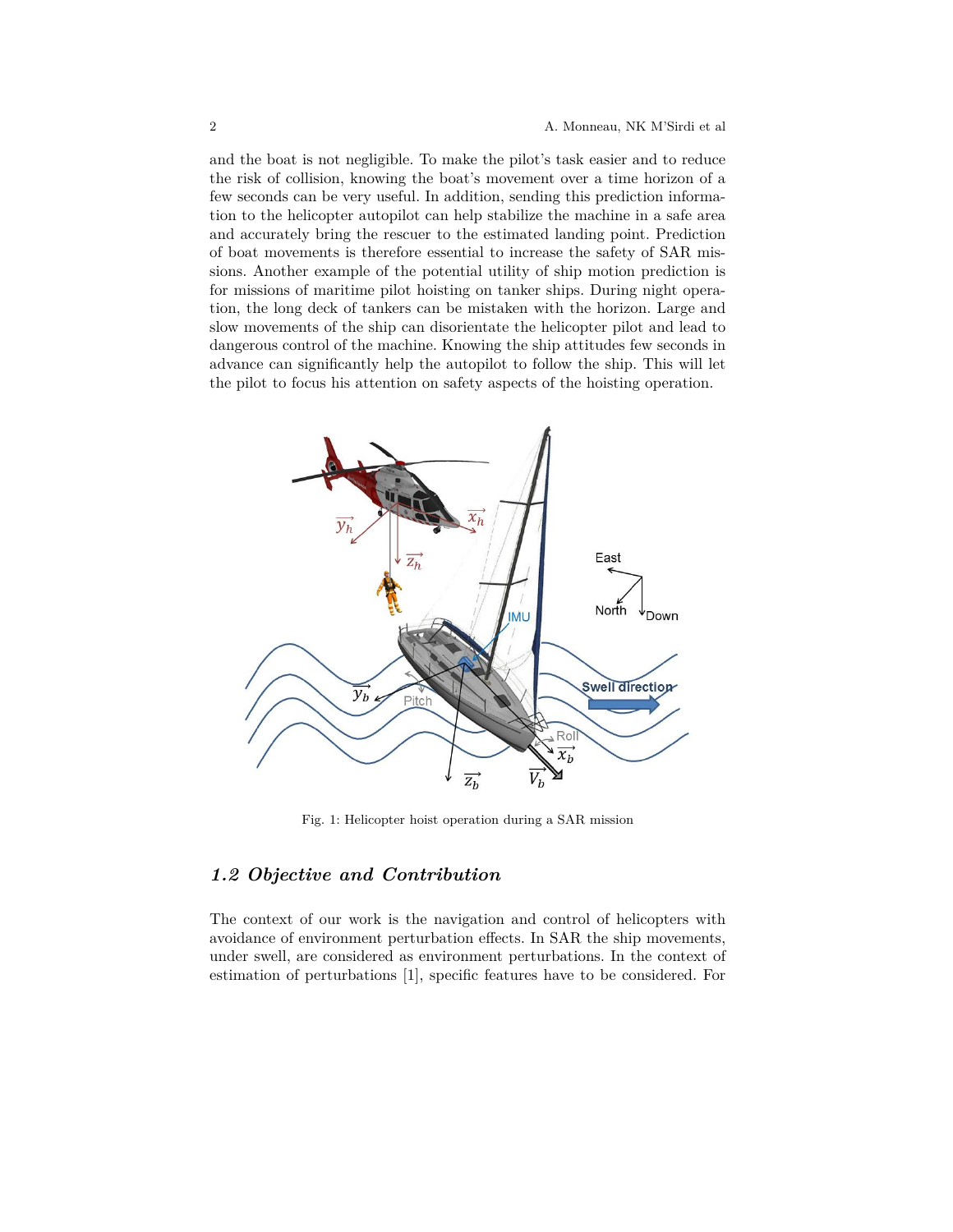a moving ship excited by swell, the perturbations are non stationary and their frequency spectrum is coomposed by narrow bands with slowly varying frequencies and varying amplitudes and phases .

Adaptive Notch Filters are well suited for prediction of non stationary narrow band perturbations [1, 2]. It is often crucial to detect and predict the perturbation signals in order to compensate or tackle their effects. Several prediction methods (ARMA, MCA and ANF) will be presented and compared. For safe stabilization of an helicopter moving above a ship, adaptive prediction is well suited for perturbations compensation and avoidance of deviations of the ship movements.

Our main objective is to get a good prediction of the main perturbations over few seconds in order to compensate their effect in control for a good trajectory following [3, 4, 5]. We will focus on the prediction of attitudes and linear speeds of a moving ship. Then our main contribution will be in the definition of a pertinent and efficient prediction method.

This paper is organized as follows. After this introduction, section 2 is devoted to the related previous works in literature and background definition. In section 3 we present several prediction approaches using some well known methods like ARMA modeling or Minor Component Analysis (MCA) and then propose the use of Adaptive Notch Filters (ANF). The proposed approach, based on the ANF, will be shown to be the most efficient and fast adaptive predictor. The section 4 presents an application of the presented methods on real data acquired on a ship maneuvering under swell perturbation. Finally a comparative study is carried out. This will emphasize the interest to use the proposed method based on ANF for ship motion prediction.

## **2 Background and Previous Work**

## *2.1 Background*

Figure 1 presents the environment of a helicopter hoist operation in SAR mission. Given a boat (coordinate system  $R_b$ :  $(\vec{x}_b, \vec{y}_b, \vec{z}_b)$ ) navigating on a rough sea with speed  $\overrightarrow{V}_b$ . Swell perturbation causes the boat to rotate around  $\vec{x}_b$  (roll axis) and  $\vec{y}_b$  (pitch axis). The final objective consists in guiding the helicopter (coordinate system  $R_h: (\vec{x}_h, \vec{y}_h, \vec{z}_h))$  so that the rescuer (in orange on the figure 1) hanging on the hoisting rope land safely on the boat aft deck.

We propose to predict the boat motions with a prediction horizon of few seconds. In the future, this information will be use by the helicopter autopilot to ensure a safe hoist operation. Ship motions are typically characterized by attitudes (roll  $\phi$  and pitch  $\theta$ ) and translation speeds at the center of gravity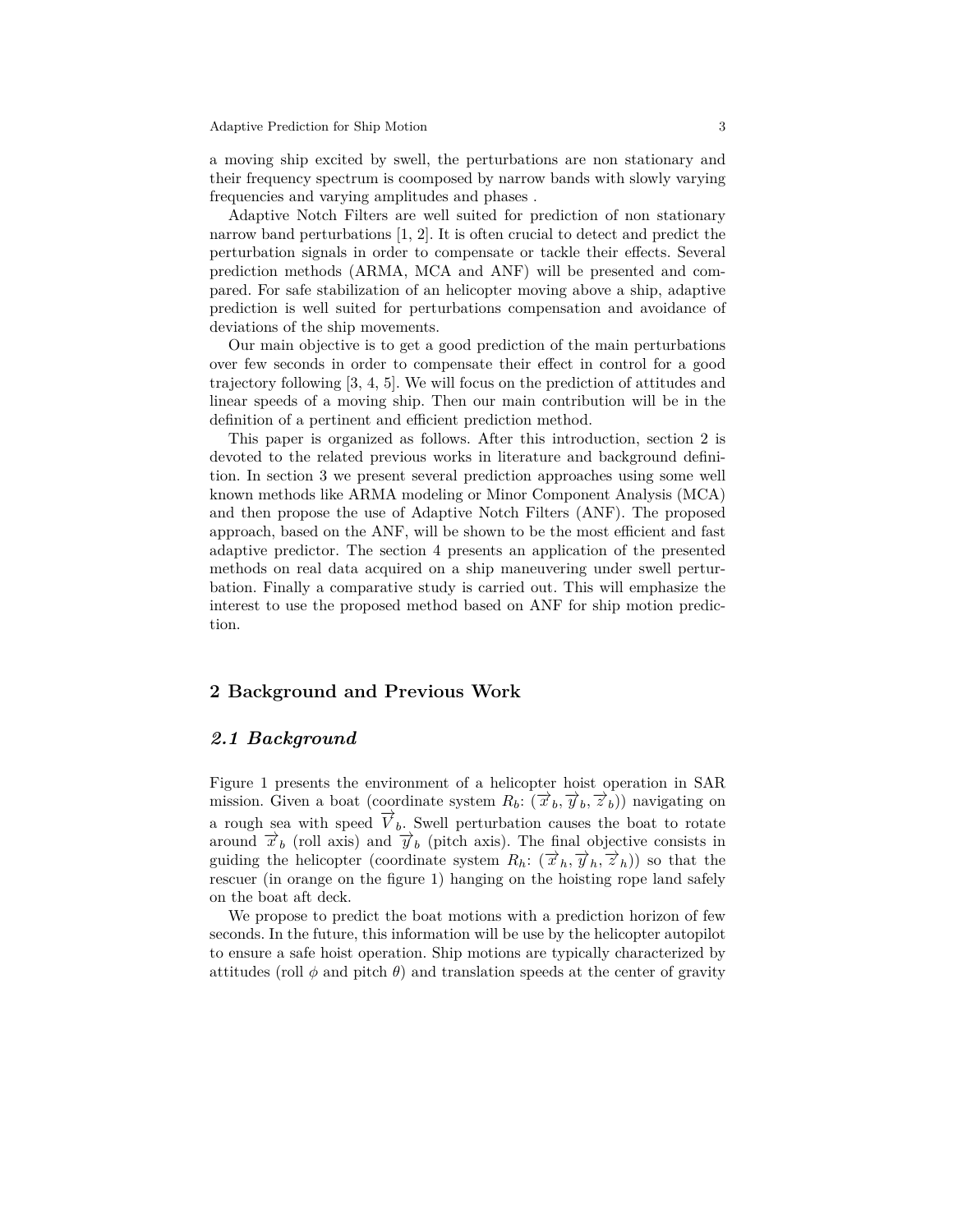(longitudinal  $V x_b$ , lateral  $V y_b$  and vertical  $V z_b$ ). These movements are caused by the swell encountered by the ship and are explained by the sea-keeping theory. In this study the signals characterizing ship movements are provided by an Inertial Measurement Unit (IMU) located at the center of mass. Roll angle of a ship navigating on a formed sea is presented on figure 2.



Fig. 2: Roll attitude angle measurement  $\phi(t)$  and its spectrum evolution with time

When looking at the time evolution of roll spectrum on figure 2, the signal appears to be non-stationary in amplitudes and phases. The non-stationary feature is due to change of sea state or modification of the track followed by the ship. It clearly appears that the signals are composed by a limited number of frequencies in  $0.05Hz < f_i < 0.25Hz$  range with varying amplitudes.

## *2.2 Previous work*

There are two common approaches to predict the movements of a boat. The first one is to build a dynamic model capable of capturing the main characteristics of the system {*boat*+*environment*}. In this case, the entire system needs to be modeled, such as uncertain stochastic processes (swell, wind), the dynamic behavior of the ship as well as the unknown dynamics. Prediction methods using such models are very dependent on the reliability of their identification. A complete modeling of boat dynamics requires a precise knowledge of hydrodynamic parameters as well as sea state around the boat. In practice, it would be tedious if not impossible to build a precise model since many parameters (frequency of swell, angle of attack of the swell, configuration of the ship, etc.) are not available.

Alternatively, the system can be handled as a black box and then be approximated by a model that implicitly captures its characteristics. This model can be represented in the time domain by a linear recursive sequence with coefficients that are estimated over time. Time prediction of motions are then generated using the temporal model without building or solving dynamic equations intrinsic to the ship, and only on the basis of previous measurements of motion.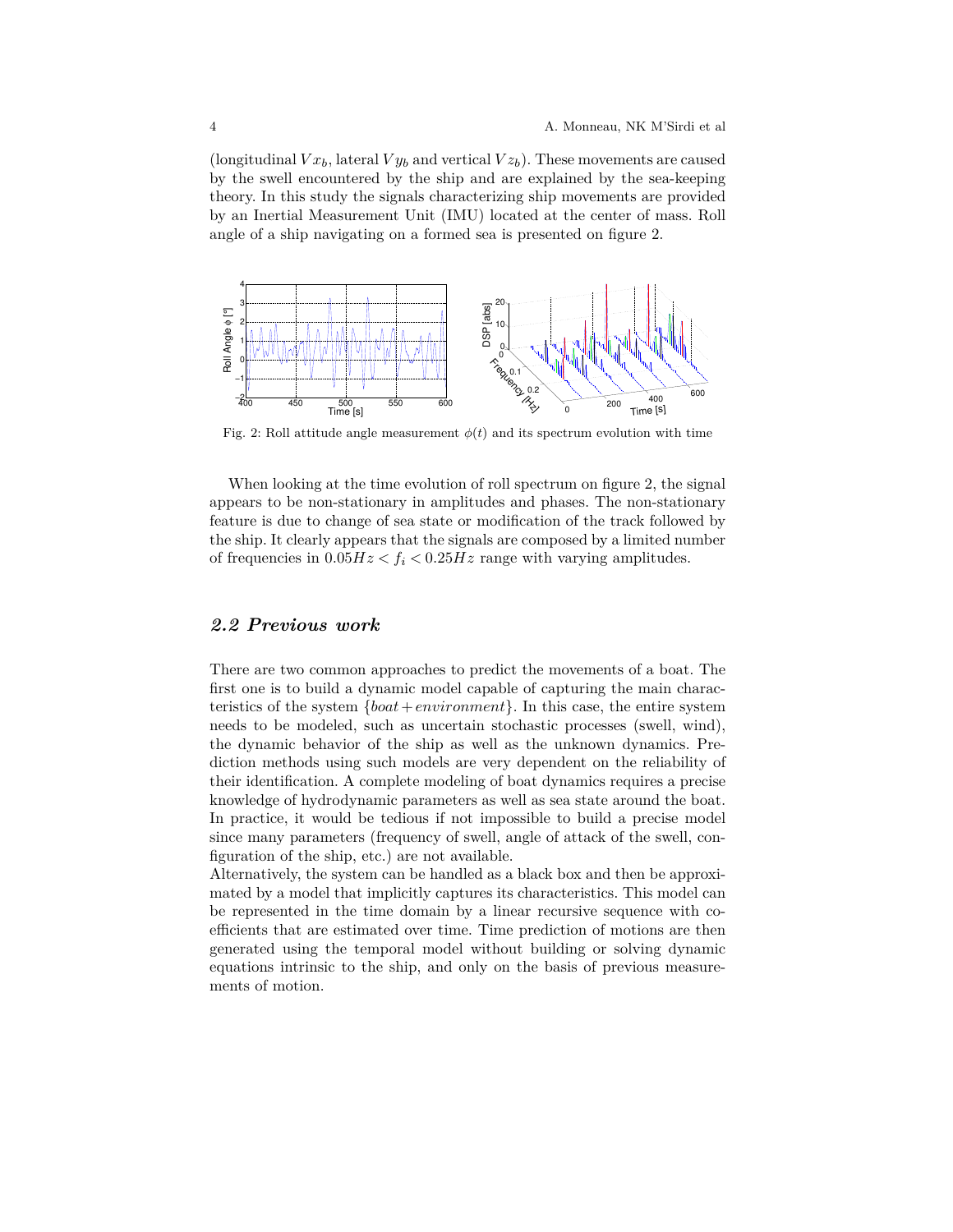Adaptive Prediction for Ship Motion 5 5 5 5 7 1 2 3 4  $\pm$  5 5 7 3 4  $\pm$  5 6 7 3 4  $\pm$  5 6 7 3 4  $\pm$  5 7 3 4  $\pm$  5 7 3 4  $\pm$  5 7 3 4  $\pm$  5 7 3 4  $\pm$  5 7  $\pm$  5 7  $\pm$  5 7  $\pm$  5 7  $\pm$  5 7  $\pm$  5 7  $\pm$  5 7  $\pm$  5 7

#### **2.2.1 Time prediction based on state model**

The dynamics of vessel have been studied in many works in the past decades. The sea-keeping theory studies dynamics of a ship navigating on sea and assumes that its movements are oscillating around a point of equilibrium [6]. Moreover this theory suggests that swell height is a Gaussian stochastic process with zero mean. Nevertheless this hypothesis is too strong and limits the application of sea-keeping theory for studying ship dynamics. Motion prediction using ship state models has been extensively studied in a large number of articles, and significant efforts have been made to deal with various practical problems. Triantafyllou et al. [7] used the Kalman filtering technique to predict six states of a ship. They use a precise state model that requires prior knowledge of hydrodynamic data. A significant effort of computation is necessary to extract these data. In addition several transfer functions between the ship's movements and the swell elevation are irrational functions with no minimum of phase making their use tricky. Lainiotis et al. [8] have developed a method for estimating the ship's movements based on a state model, but again it relies entirely on the prior knowledge of a large number of intrinsic parameters.

### **2.2.2 Time prediction based on temporal model**

The use of time series is an alternative to realize ship motion prediction. Only past records of movements are needed to generate time prediction. The construction of a temporal model involves the determination of the orders of the model as well as its parameters. For example, X. Yang proposes a variant of online auto-regressive predictor that shows accurate prediction results on simulated data (error within 10% for 12.5 seconds prediction) [9]. An interesting Auto-Regressive External input model (ARX) had been used for real time motion prediction of a 210 tons ship in 1979 [10]. Wave height in front of the ship (external input) was obtained via a pressure sensor located at bulbous bow. Results show good prediction of amplitudes for 2 to 4 seconds in advance and good prediction of phases for 8 to 10 seconds. A prediction algorithm using Minimal Component Analysis (MCA) of the signal of the movement was introduced by Zhao et al. [11]. The generated prediction requires important computing resources to update the model parameters which makes it complicated to implement on board. A sinusoidal approach of ship motion was developed by Ra and al. The roll motion is considered to be a sinus whose the slow varying frequency is estimated in real time by a recursive least squares algorithm [12]. Amplitude and phase of the sinus are supposed to remain constant.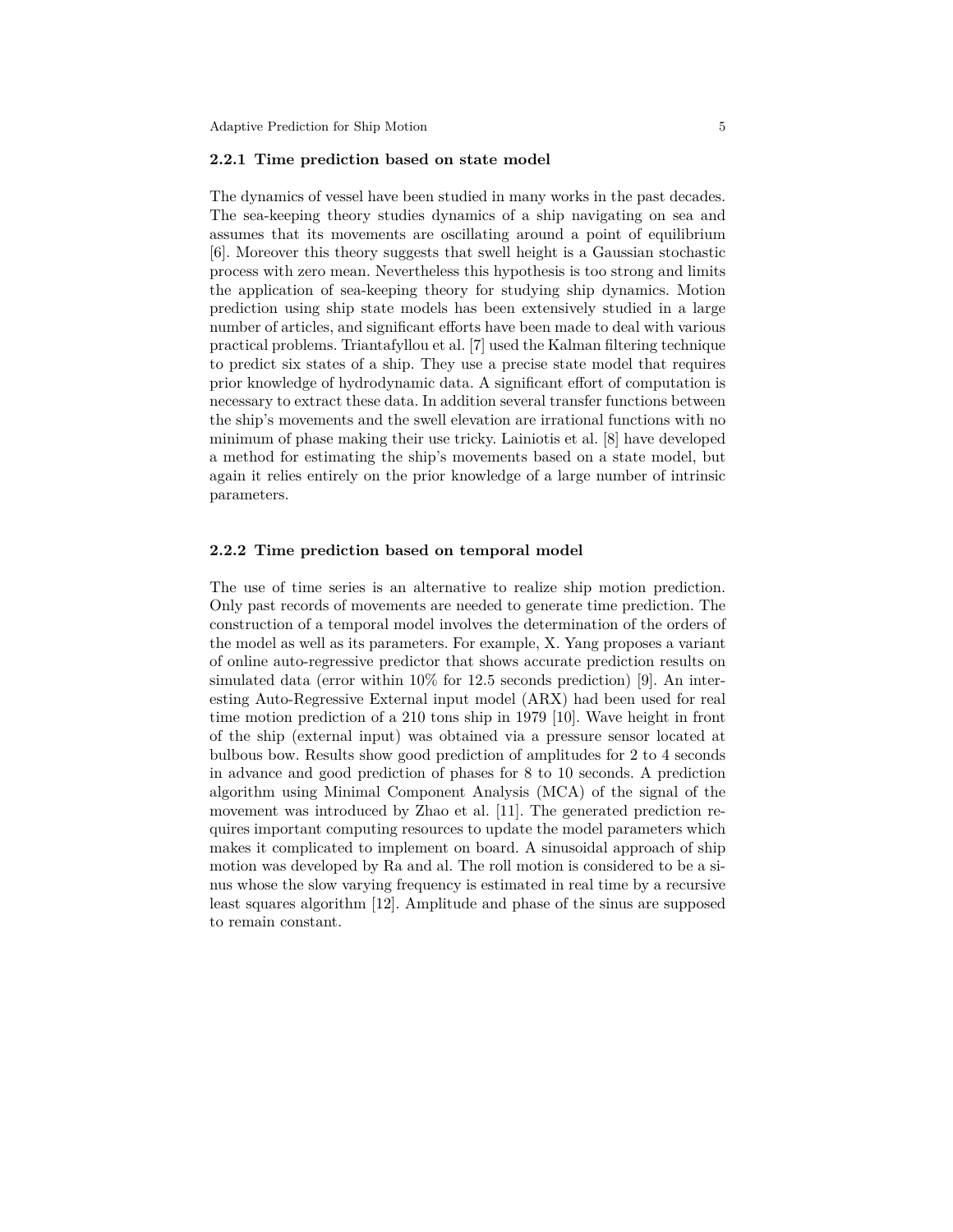## **3 Prediction Methods**

With the only availability of signal past values, prediction methods are based on statistical analysis. The most commonly used method generates a *d* step ahead prediction from an Auto-Regressive Moving Average model (ARMA) which is identified recursively. Another much less common method uses a variant of the Principal Component Analysis (PCA or Karhunen-Loeve transformation). It is known as Minor Component Analysis because it uses the signal low projection on the minimum axes. In both cases, the past signal is processed to identify its generator model (ARMA) or to extract its principal components (PCA). Then we use this knowledge to generate a prediction over a few seconds. It is assumed that the characteristics of the signal do not change over the prediction period. A third approach considers ship movements as a sum of sinusoidal signals. Real-time estimation of frequencies, amplitudes and phases of these sinusoidal components leads to built signal spectrum with time. Spectrum parameters are then frozen to generate time prediction. The difficulty here is to proceed real-time spectral analysis with time-varying parameters. Adaptive Notch Filers offer a way in frequencies tracking for narrow band signals. Amplitudes and phases can be estimated using a Weighted Recursive Least Squares algorithm.

Note that in these 3 methods, no additional information (hydrodynamic parameters, boat speed and track, wave spectrum, etc..) are required to generate the prediction.

# *3.1 ARMA Predictions*

#### **Auto Regressive Moving Average model:**

An auto-regressive moving average (ARMA) model of order (*na*,*nc*) is defined as:

$$
y_k = -\sum_{i=1}^{n_a} a_i y_{k-i} + \sum_{i=1}^{n_c} c_i e_{k-i} + e_k
$$
 (1)

where  $a_i$ ,  $c_i$  are the coefficients of the model and  $e_k$  is white noise.

This model supposes that the signal value at instant *k* is a linear combination of its past values. Before using equation 1 for prediction, parameters *a<sup>i</sup>* and *c<sup>i</sup>* need to be identified.

### **Parameters identification:**

Parameters identification consists in minimizing the prediction error defined as:  $\overline{r}$ 

$$
\epsilon_k = y_k - \phi_k^T \hat{\theta} \tag{2}
$$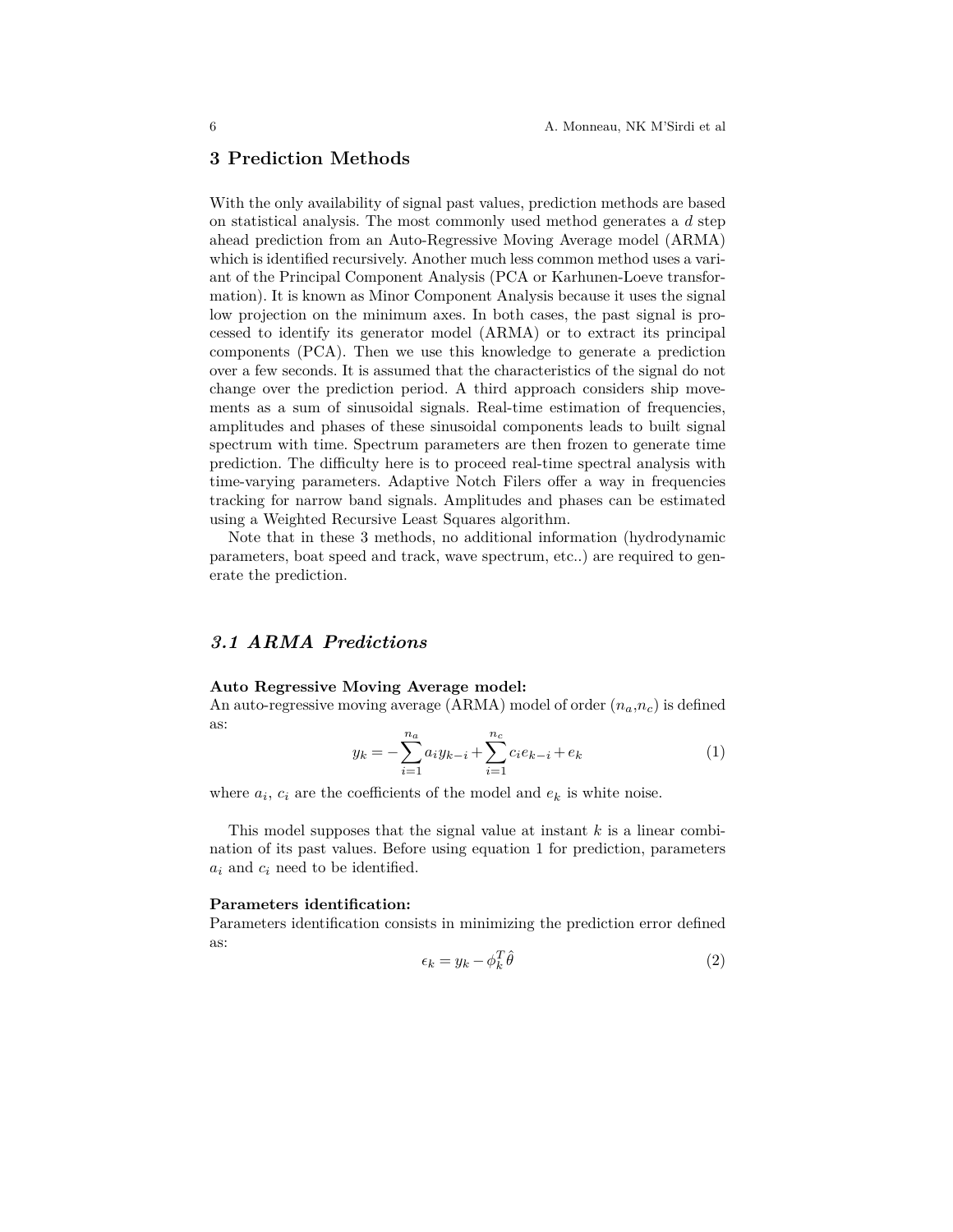where:

\n- \n
$$
\phi_k = [-y_{k-1} \dots - y_{k-n_a} \, e_{k-1} \dots e_{k-n_c}]^T
$$
\n the regression vector\n
\n- \n $\hat{\theta} = [\hat{a}_1 \dots \hat{a}_{n_a} \, \hat{c}_1 \dots \hat{c}_{n_c}]^T$ \n is the parameter vector estimate\n
\n

In our case, the signal is non-stationary and ARMA model parameters are time-varying. Consequently, the minimization of  $\epsilon_k$  is made with a weighting that favors latest past values. A forgetting factor  $\lambda < 1$  is then added to the minimization.

The criterion to minimize can be written as:

$$
J_N = \frac{1}{N} \sum_{k=1}^{N} \lambda^{N-k} \left( y_k - \phi_k^T \hat{\theta} \right)^2 \tag{3}
$$

with *N* the number of available signal sample.

The Least Squares (LS) solution of the minimization is given by the following equation:

$$
\hat{\theta} = \underset{\theta}{\arg\ min} (J_N) = \left[ \frac{1}{N} \sum_{k=1}^{N} \lambda^{N-k} \phi_k \phi_k^T \right]^{-1} \left[ \frac{1}{N} \sum_{k=1}^{N} \lambda^{N-k} \phi_k y_k \right] \tag{4}
$$

In order to estimate the parameters vector  $\theta$  with equation 4, signal covariance matrix  $\frac{1}{N} \sum_{i=1}^{N}$  $\sum_{k=1} \phi_k \phi_k^T$  needs to be computed and inverted at each step. For large values of N, this operation can require considerable computational effort  $(O(N^3))$ . It is judicious to use the Recursive form of Least-Squares (RLS) algorithm and use previous estimation of  $\hat{\theta}$ .

Real-time estimation of parameters vector can be done using Weighted Recursive Least-Squares Algorithm (WRLS) given by [13]:

$$
\begin{cases}\n\hat{\theta}_k = \hat{\theta}_{k-1} + \frac{F_{k-1}\phi_k}{\lambda + \phi_k^T F_{k-1}\phi_k} \cdot \left(y_k - \phi_k^T \hat{\theta}_{k-1}\right) \\
F_k = \frac{1}{\lambda} \left[ F_{k-1} - \frac{F_{k-1}\phi_k^T \phi_k F_{k-1}}{\lambda + \phi_k^T F_{k-1}\phi_k} \right]\n\end{cases} \tag{5}
$$

with  $F_k$  the adaptation gain, starting at a large value (typically 100) and fading to zero when the prediction error  $\epsilon_k$  becomes low. The forgetting factor  $\lambda$  is usually chosen between 0.98 and 0.995.

#### **Model order selection:**

The selection of the model order is crucial: a low order will not capture all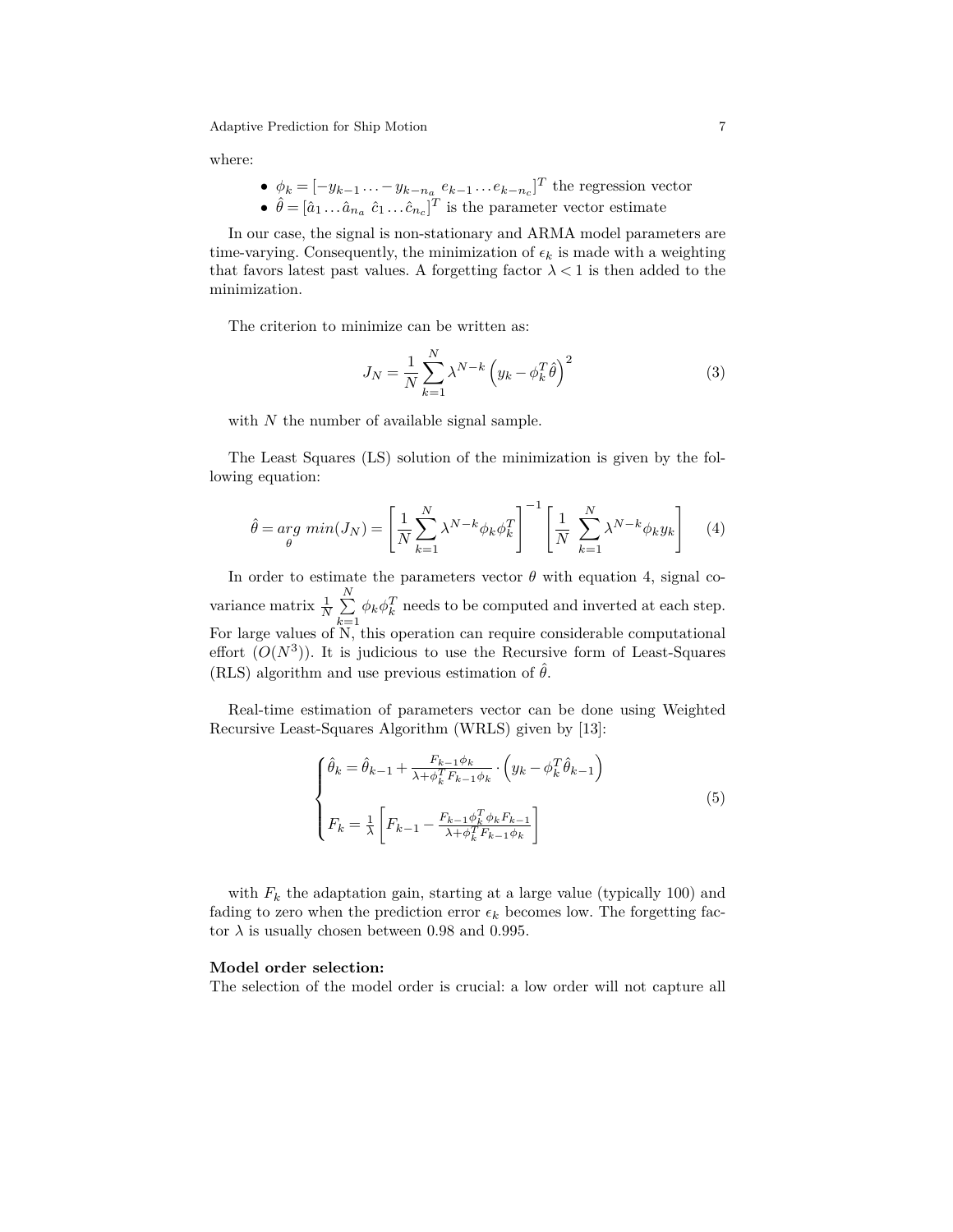system dynamics and leads to high prediction error variance whereas a high order implies large computational effort.

To help the order selection, many criteria are available in the literature. Akaike Information Criterion (AIC) is widely used:

$$
AIC(n_a, n_c) = \log \hat{\sigma}^2 + \frac{2(n_a + n_c)}{N}
$$
 (6)

with  $\hat{\sigma}^2$  the prediction error covariance estimate defined as:

$$
\hat{\sigma}^2 = \frac{1}{N - n_a - n_c} \sum_{k=n_a+n_c+1}^{N} \left( y_k - \phi_k^T \hat{\theta}_{k-1} \right)^2 \tag{7}
$$

The first term of equation 6 measures the model fit based on the error prediction covariance  $\hat{\sigma}$ . The second term corresponds to the penalization of complex model  $(n_a, n_c \text{ high})$ . The model orders  $(n_a, n_c)$  corresponding to the lowest AIC value must be chosen.

Unfortunately AIC is not adapted to our problem, this criterion tends to over-estimate the model order and the estimate is not consistent for large *N* (which is our case). In fact, the probability to select the true model does not tend to one when N tends to infinity. According to J. Kuha [14], this probability is upper bound by 0.84 .

G. Schwarz [15] suggests the Bayesian Information Criterion (BIC) that provides a consistent estimate of  $(n_a, n_c)$ , it is defined as:

$$
BIC(n_a, n_c) = \log \hat{\sigma}^2 + \frac{(n_a + n_c)\log N}{N}
$$
 (8)

### **Time prediction at instant k+d:**

The prediction of  $y_k$ , signal at instant k, uses the last identified parameters and the last  $n_a$  past values of  $y_k$ :

$$
\hat{y}_k = -\hat{a}_1 y_{k-1} - \hat{a}_2 y_{k-2} \dots - \hat{a}_{n_a} y_{k-n_a} + \hat{c}_1 e_{k-1} + \hat{c}_2 e_{k-2} \dots + \hat{c}_{n_c} e_{k-n_c} \tag{9}
$$

Then, for the d step ahead prediction  $\hat{y}_{k+d}$ , we use the previous predictions  $\hat{y}_{k+d-i}$  to compute:

$$
\hat{y}_{k+d} = -\hat{a}_1 \hat{y}_{k+d-1} - \hat{a}_2 \hat{y}_{k+d-2} \dots - \hat{a}_{n_a} \hat{y}_{k+d-n_a} + \hat{c}_1 e_{k-1} \dots + \hat{c}_{n_c} e_{k-n_c}
$$
\n(10)

We suppose that the parameters are constant over the prediction horizon, meaning that the signal is supposed stationary over this period.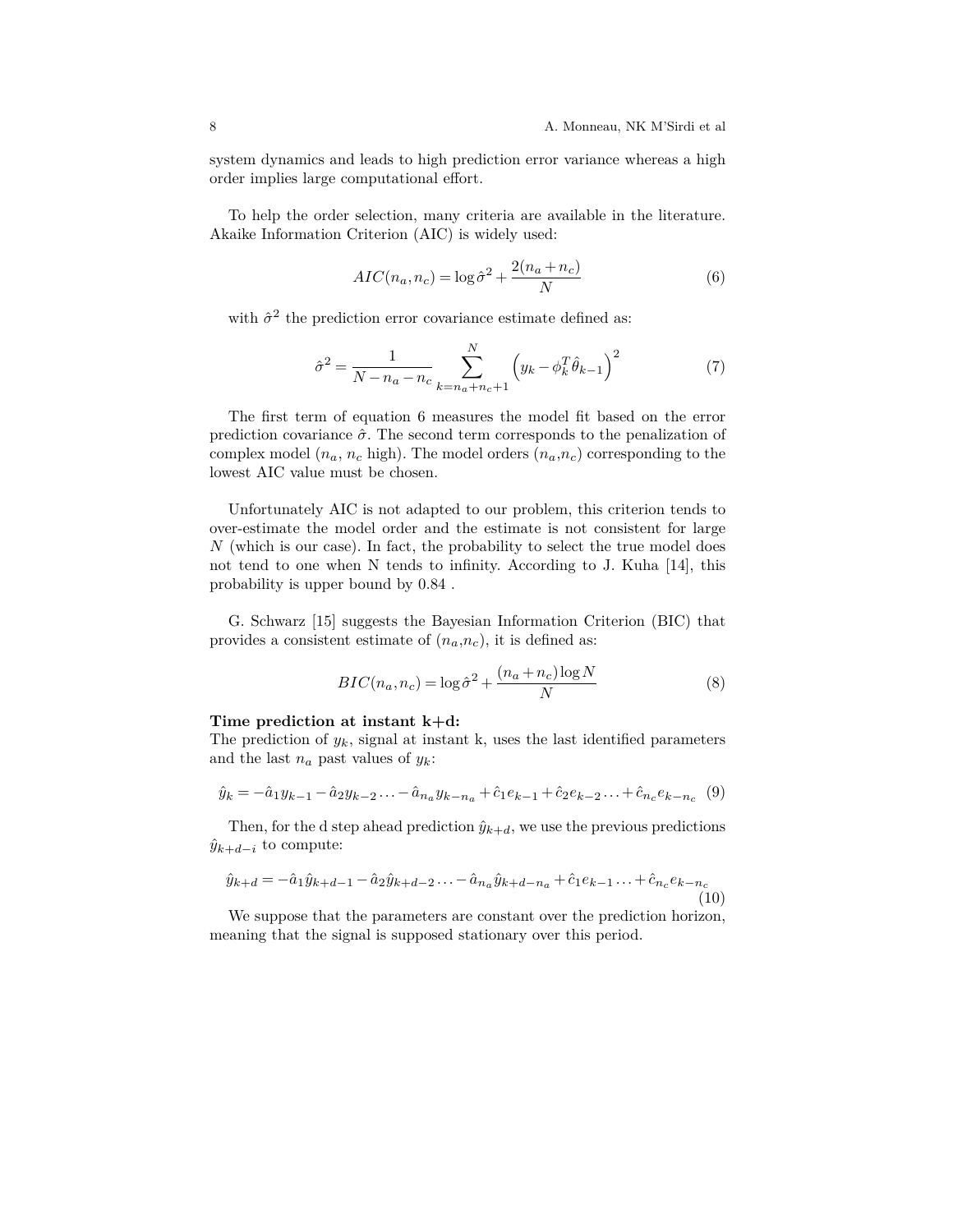## *3.2 Minor Component Analysis and Prediction*

Principal Component Analysis (PCA) is a statistical method that aims to transform observations of correlated variables into linearly uncorrelated ones. These new variables are called principal components or principal axes. This analysis permits to reduce the number of variables to describe a process and makes the information less redundant.

The name "principal axes" is interesting as it refers to vocabulary of mechanics. Indeed, principal axes correspond to vectors that maximize the projected inertia of points cloud on themselves. It is equivalent to state that they are vectors that minimize the moment of inertia around themselves (the distribution of mass). For example the principal axis of a helicopter is parallel to the longitudinal axis as the moment of inertia around this axis is minimum. That explains relatively high roll rate compared to pitch or yaw axes. Minor Component Analysis focus on minor axes where the projected inertia on themselves are minimum.

#### **Notations**

Given variables  $Y_1, Y_2, \ldots, Y_P$  that represent the signal  $y_k$  on time shifted windows of length *N*.

We define the variables  $Y_j$ , with  $j \in [1; P]$  as follows:

$$
Y_1 = [y_1 \ y_2 \cdots y_N]^T
$$
  
\n
$$
Y_2 = [y_2 \ y_3 \cdots y_{N+1}]^T
$$
  
\n
$$
\vdots
$$
  
\n
$$
Y_P = [y_P \ y_{P+1} \cdots y_{P+N-1}]^T
$$
\n(11)

We suppose that  $Y_j$  are centered, meaning that the expected value of these variables have been subtracted.

Point cloud associated with the centered variables can be written with matrix form:

$$
M = [Y_1 \ Y_2 \ \cdots \ Y_P] = \begin{bmatrix} y_1 & y_2 & \cdots & y_P \\ y_2 & y_3 & \cdots & y_{P+1} \\ \vdots & \vdots & & \vdots \\ y_N \ y_{N+1} & \cdots & y_{P+N-1} \end{bmatrix}
$$
 (12)

## **Component Analysis**

The projection of the point cloud *M* on a vector  $u \in \mathbb{R}^{P \times 1}$  is  $\Pi_u(M) = M.u$ Projected inertia of the point cloud on the vector *u* is defined as:

$$
I_M(u) = \frac{1}{N} \prod_u (M)^T \prod_u (M) = \frac{1}{N} u^T M^T M u = u^T C u \tag{13}
$$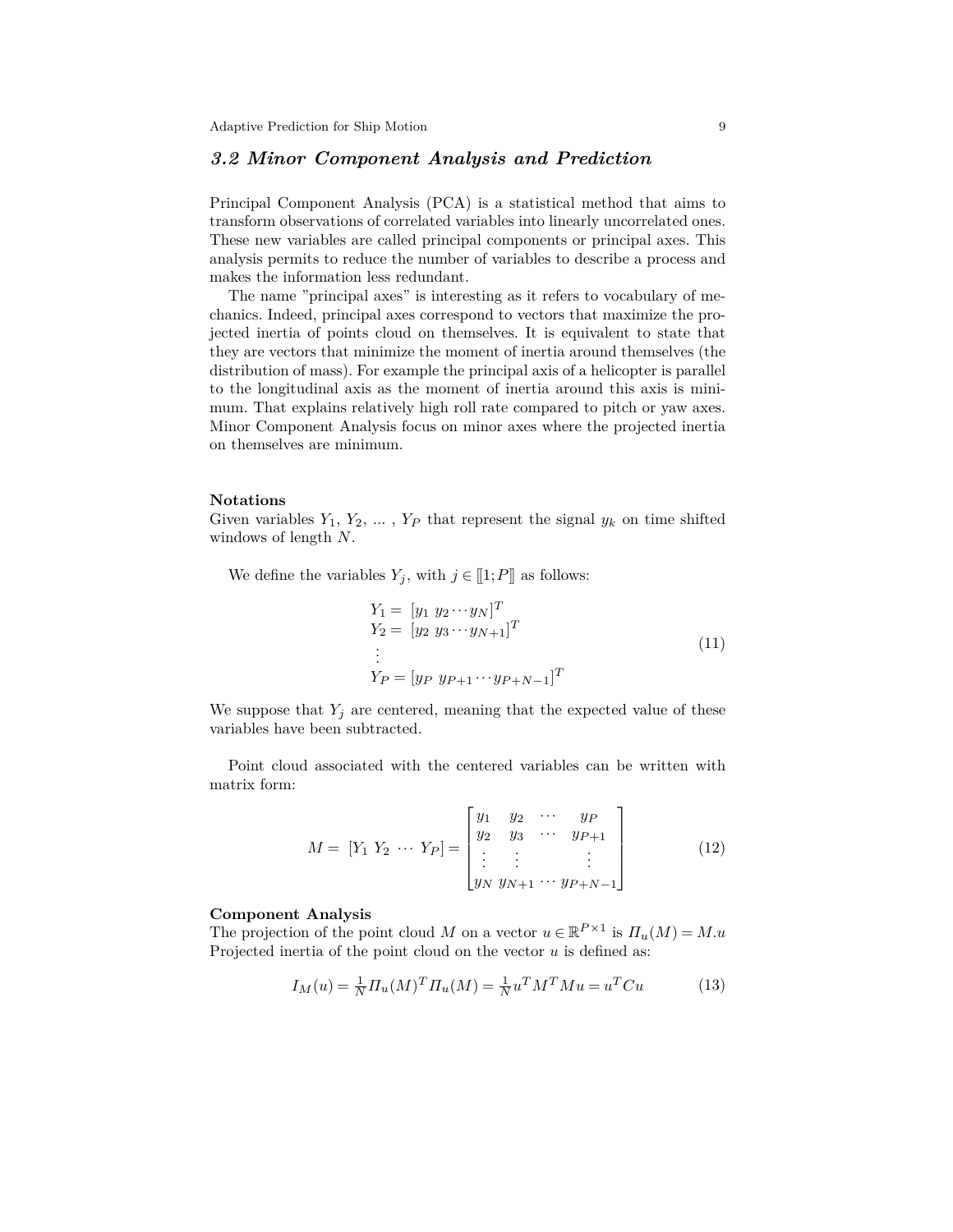where  $C = \frac{1}{N} M^T M \in \mathbb{R}^{P \times P}$  the covariance matrix of variables  $Y_j$ . We are looking for the vector *u* that minimize (or maximized) the projected inertia  $I_M(u)$ .

The correlation function of the signal  $y_k$  is defined in discrete time as:

$$
R_{yy}(k) = E\left[Y_j^T Y_{j+k}\right] = \frac{1}{N} \sum_{i=j}^{N+j-1} y_i \cdot y_{i+k} \quad \text{for } j \in [\![1;P]\!] \tag{14}
$$

Autocorrelation matrix of the signal is defined as:

$$
R_{y} = \begin{pmatrix} R_{yy}(0) & R_{yy}(1) & R_{yy}(2) & \cdots R_{yy}(P-1) \\ R_{yy}(1) & R_{yy}(0) & R_{yy}(1) & \cdots R_{yy}(P-2) \\ R_{yy}(2) & R_{yy}(1) & R_{yy}(0) & \cdots R_{yy}(P-3) \\ \vdots & \vdots & \vdots & \ddots & \vdots \\ R_{yy}(P-1) & R_{yy}(P-2) & R_{yy}(P-3) & \cdots & R_{xx}(0) \end{pmatrix}
$$
(15)

According to equations 13, 14 and 15 we note that the autocorrelation matrix  $R_y$  and the covariance matrix of  $Y_j$  variables  $C$  are equal. Moreover,  $R_y$  is symmetric real, consequently it can be diagonalized in an orthonormal basis composed of eigenvectors:

$$
R_y = V \Delta V^T \tag{16}
$$

where:

• 
$$
V = [V_1 \ V_2 \ \cdots \ V_d \ \cdots \ V_P] \in \mathbb{R}^{P \times P}
$$
 matrix of eigenvectors

 $\blacklozenge$  *∆* =  $diag(\lambda_1, \lambda_2, \cdots, \lambda_d, \cdots, \lambda_p) \in \mathbb{R}^{P \times P}$  matrix of eigenvalues

We suppose that  $R_y$  eigenvalues are ordered in the following manner:

$$
\lambda_1 \le \lambda_2 \le \dots \le \lambda_d \le \dots \le \lambda_P \tag{17}
$$

Projection of inertia on vector *u* becomes:

$$
I_M(u) = u^T R_y u = u^T V \Delta V^T u = Q^T \Delta Q \qquad (18)
$$

where *Q* is the vector *u* in the eigenvectors basis  $(V_1, V_2, \dots, V_n)$ :

$$
Q(u) = V^T u = [q_1 \cdots q_P]^T
$$
\n(19)

Projection of inertia on vector *u* becomes:

$$
I_M(u) = \sum_{k=1}^P \lambda_i q_i^2 \le \lambda_P \sum_{k=1}^P q_i^2 \le \lambda_P
$$
\n(20)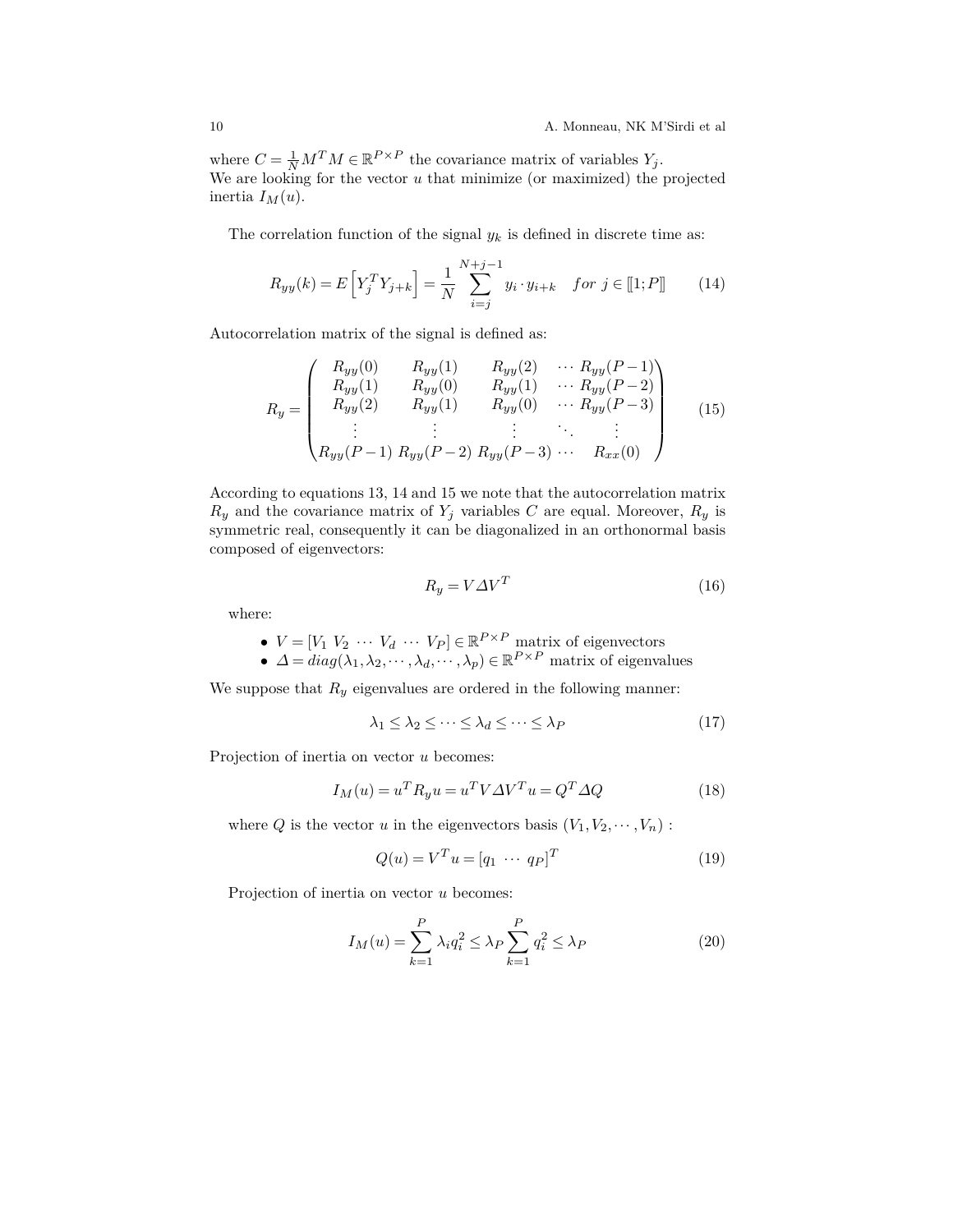Projected inertia  $I_M(u)$  is upper bound by  $\lambda_P$  and is reached when  $u = V_P$ . This is the principal axis, the variance of the projection of cloud point on *V<sup>P</sup>* is  $\lambda_P$ . The second axis corresponds to  $V_{P-1}$  eigenvector (projection variance  $\lambda_{P-1}$ ) and is orthogonal to the principal axis. And so on up to *V*<sub>1</sub> which corresponds to the minor axis with the lowest projection variance  $\lambda_1$ .

The eigenvectors associated with highest eigenvalues are used in Principal Component Analysis (PCA) whereas the ones with lowest eigenvalues are used in Minor Component Analysis (MCA).

#### **Time prediction using MCA**

We choose the lowest eigenvalues:  $\lambda_1, \lambda_2, \dots, \lambda_d$  associated with their eigenvectors:  $V_1, V_2, \cdots, V_d$ .

We call  $B$  the matrix of eigenvectors associated to lowest eigenvalues:

$$
B = [V_1 \ V_2 \ \cdots \ V_d] = \begin{bmatrix} v_{11} & v_{12} & \cdots & v_{1d} \\ v_{21} & v_{22} & \cdots & v_{2d} \\ \vdots & \vdots & & \vdots \\ v_{P1} & v_{P2} & \cdots & v_{Pd} \end{bmatrix}
$$
 (21)

The projection of the signal  $Y = [y_1 \ y_2 \ \cdots \ y_P]^T$  on the eigenvectors basis  $(V_1, V_2, \dots, V_d)$  has a very low variance.

$$
B^T Y \approx 0 \tag{22}
$$

The signal *Y* can be cut in two parts  $Y_a \in \mathbb{R}^{n_1 \times 1}$  and  $Y_b \in \mathbb{R}^{P-n_1 \times 1}$  where:

$$
Y_a = [y_1 \ y_2 \ \cdots \ y_{n1}]^T \ \ and \ \ Y_b = [y_{n_1+1} \ y_{n_1+2} \ \cdots \ y_P]^T \tag{23}
$$

Likewise, the matrix  $B^T$  is cut into  $B_a^T \in \mathbb{R}^{d \times n_1}$  and  $B_b^T \in \mathbb{R}^{d \times P - n_1}$  and we have:

$$
B_a^T Y_a + B_b^T Y_b \approx 0 \tag{24}
$$

As for ARMA prediction, we suppose that the process is stationary over the prediction horizon. Eigenvectors describing the signal are not changing,  $B_a^T = B_{past}$  and  $B_b^T = B_{pred}$  are constant.

We can then generate a prediction of the  $P - n_1$  next values with:

$$
B_{past}Y_{past} + B_{pred}Y_{pred} \approx 0\tag{25}
$$

where  $Y_{pred} = [y_k \cdots y_{k+P-n_1-1}]^T \in \mathbb{R}^{P-n_1 \times 1}$  is the predicted signal and  $Y_{past} = [y_{k-n_1} \cdots y_{k-1}]^T \in \mathbb{R}^{n_1 \times 1}$  is the past signal.

Finally we get: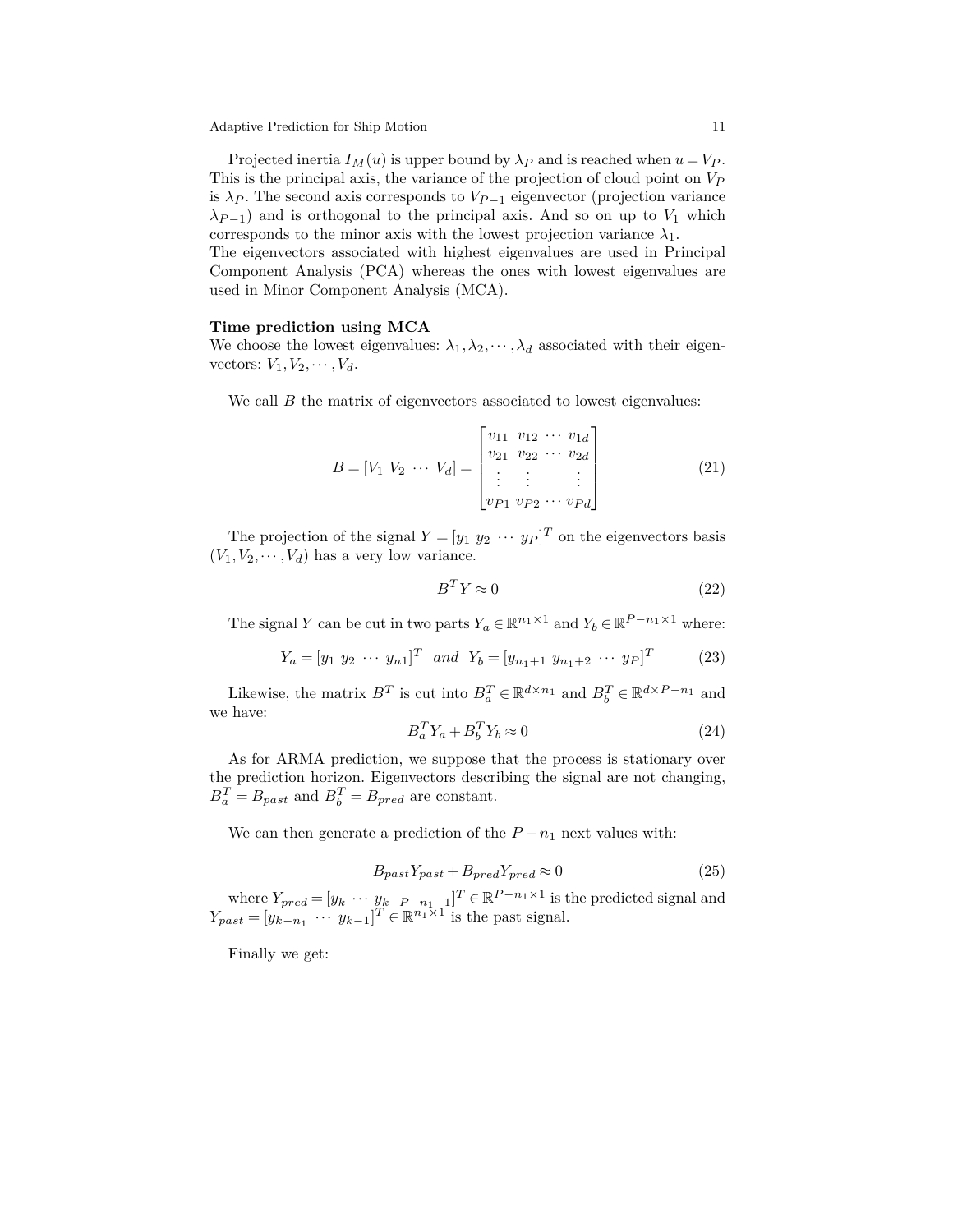12 A. Monneau, NK M'Sirdi et al

$$
Y_{pred} \approx -\left(B_{pred}^T B_{pred}\right)^{-1} B_{pred}^T B_{past} Y_{past} \tag{26}
$$

## **Implementation**

First step consists in computing the autocorrelation matrix  $R_y$  of the signal *y*<sub>*k*</sub> using the last  $P + N - 1$  available measurements. Only *P* values of the correlation function need to be computed to form  $R_y$  as the matrix is Toplitz and symmetric. Then the eigenvectors associated to eigenvalues of  $R_y$  have to be extracted. As *R<sup>y</sup>* is positive semi-definite, Singular-Value Decomposition algorithm can be used to compute  $\lambda_j$  and  $V_j$  efficiently. The *d* smallest eigenvalues and their eigenvectors are then selected. Typically, we choose the eigenvalues lower than 1*.*5% of the total energy of *∆*:

$$
d = \max(i) \quad such \; as \quad \lambda_i \le \frac{1.5}{100} \cdot \sum_{k=1}^{P} \lambda_i \tag{27}
$$

Resulting minor eigenvectors matrix  $B<sup>T</sup>$  is then split in two parts  $B_{past}$  (dimension  $d \times n_1$ ) and  $B_{pred}$  (dimension  $d \times P - n_1$ ).  $n_1$  is typically chosen to be larger than  $\frac{2}{3}N$  according to G. Zhao [11]. The  $P - n_1$  steps prediction is then generated using equation 26. Note that inversion of  $B_{pred}^T B_{pred}$  is not necessary here, QR decomposition of *Bpred* will ease *Ypred* computation.

Length of  $Y_{pred}$  gives us the prediction horizon:  $P - n_1$ . Given that  $n_1 = \frac{2}{3}N$ , prediction horizon becomes  $P - \frac{2}{3}N$ . Window length *N* has to be small enough to get long horizon, however the window needs to capture system dynamics. Typically a window corresponding to 3 periods is chosen. Use of large *P* increases prediction horizon, nevertheless it is synonym of higher computation load (autocorrelation matrix formation). Moreover use of very old past values of the signal (until *yk*−*N*−*<sup>P</sup>* <sup>−</sup>1) prevents to follow time-varying characteristics of ship motion.

## *3.3 Adaptive Notch Filters Predictions*

Ship motions can be explained by the seakeeping theory which supposes that the ship is oscillating around an equilibrium point. The signals describing these movements can be seen as a sum of sinusoids with time varying frequencies  $f_i(k)$ , amplitudes  $C_i(k)$  and phases  $\beta_i(k)$ .

$$
y_k = \sum_{i=1}^{n} C_i(k).Sin(2.\pi f_i(k).T_s.k + \beta_i(k))
$$
\n(28)

Time prediction of this signal relies on accurate online estimation of its time varying components in noise. Recently introduced adaptive identifica-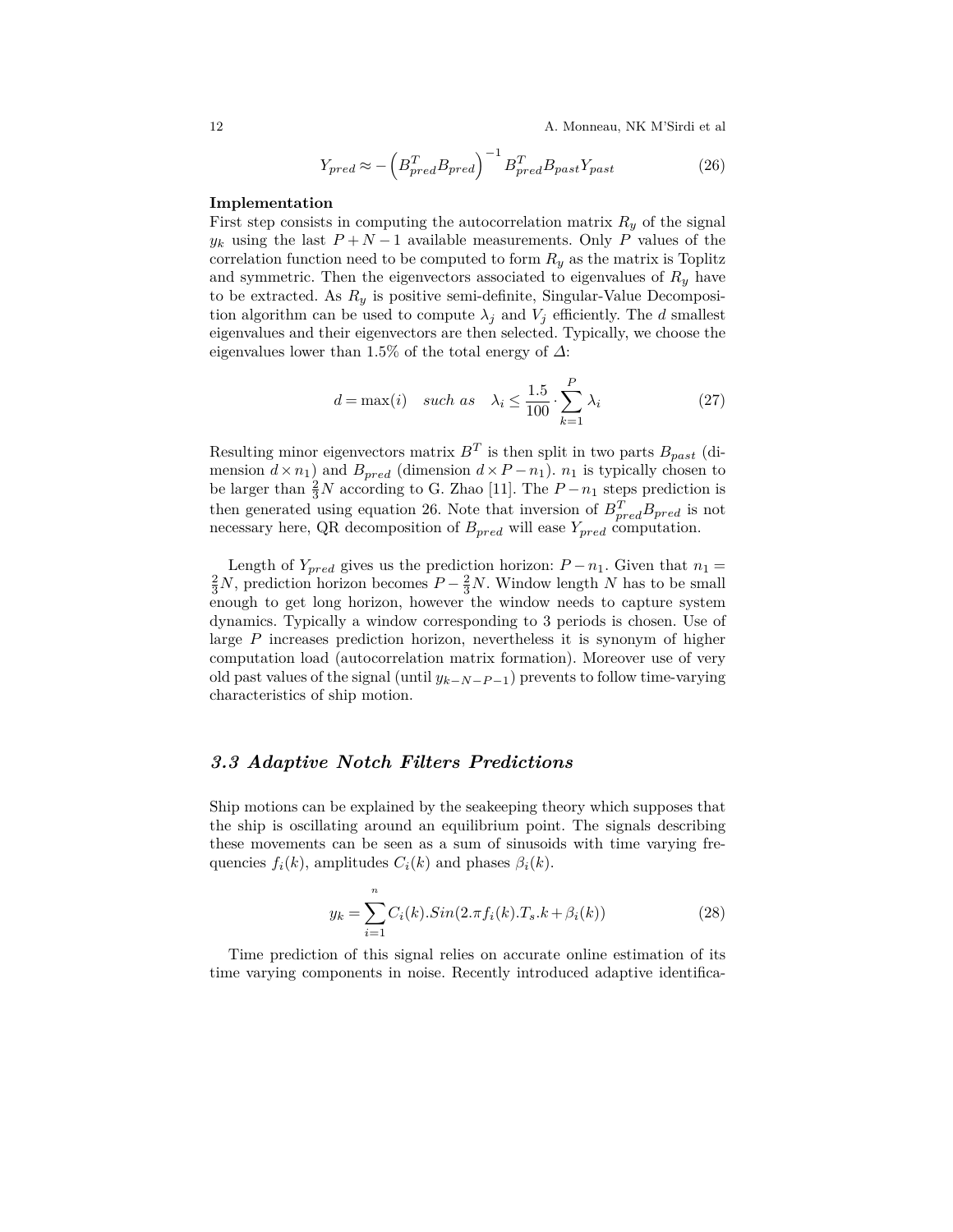tion technique uses frequency estimation of narrow band signals based on Adaptative Notch Filter (ANF) [16]. Online amplitudes and phases estimation are made using Weighted Recursive Least-Squares algorithm on a Fourier decomposition.

#### **Frequency estimation with cascaded ANF:**

Adaptive Notch Filters are well known for extracting frequencies of signals composed of sinusoidal components. For example, the following second order ANF filters the  $i^{th}$  sinusoidal component (frequency  $f_i$ ) of a given signal:

$$
H_i(z^{-1}) = \frac{1 + a_i z^{-1} + z^{-2}}{1 + r a_i z^{-1} + r^2 z^{-2}}
$$
\n(29)

where:

- $a_i = -2\cos(2\pi f_i T_s)$  is the notch filter parameter with  $T_s$  the signal sampling period.
- $0 < r < 1$  the notch bandwidth

Cascaded ANF  $\prod_{i=1}^{p} (H_i(z))$  with  $i \in [1;p]$  and  $i \neq j$ , when they have converged, will remove all sinusoidal components except the one of frequency  $f_j$ . Consequently, the remaining signal  $\widetilde{y}_k^j$  $\frac{\partial}{\partial k}$  is written:

$$
\widetilde{y}_k^j = \prod_{\substack{i=1 \ i \neq j}}^p \frac{1 + a_i q^{-1} + q^{-2}}{1 + r a_i q^{-1} + r^2 q^{-2}} y_k
$$
\n
$$
(30)
$$
\n
$$
i \neq j
$$

Filtering of the remaining signal  $\tilde{y}_k^j$  with a last notch filter  $H_j$  will give us the prediction error of  $f_j$  estimation:

$$
\varepsilon_k^j = H_j(q^{-1})\widetilde{y}_k^j = \frac{1 + a_j q^{-1} + q^{-2}}{1 + r a_j q^{-1} + r^2 q^{-2}} \widetilde{y}_k^j
$$
\n(31)

Minimization of the output prediction error  $\varepsilon_k^j$  will lead to estimate the error gradient:

$$
\psi_{k-1}^j = -\frac{d\varepsilon_k^j}{da_j} = \frac{(1-r)(1-rq^{-2})}{(1+r.a_jq^{-1}+r^2q^{-2})^2} \cdot \widetilde{y}_{k-1}^j
$$
\n(32)

Real time implementation of the frequency estimation leads to use the following Recursive Maximum Likehood algorithm:

$$
\begin{cases}\nfor \ j = 1, ..., p \ do \\
\hat{a}_k^j = \hat{a}_{k-1}^j + F_{k-1}^j \cdot \psi_{k-1}^j \cdot \varepsilon_k^j \\
F_k^j = \frac{F_{k-1}^j}{(\lambda + \psi_{k-1}^j \cdot F_{k-1}^j \cdot \psi_{k-1}^j)}\n\end{cases} \tag{33}
$$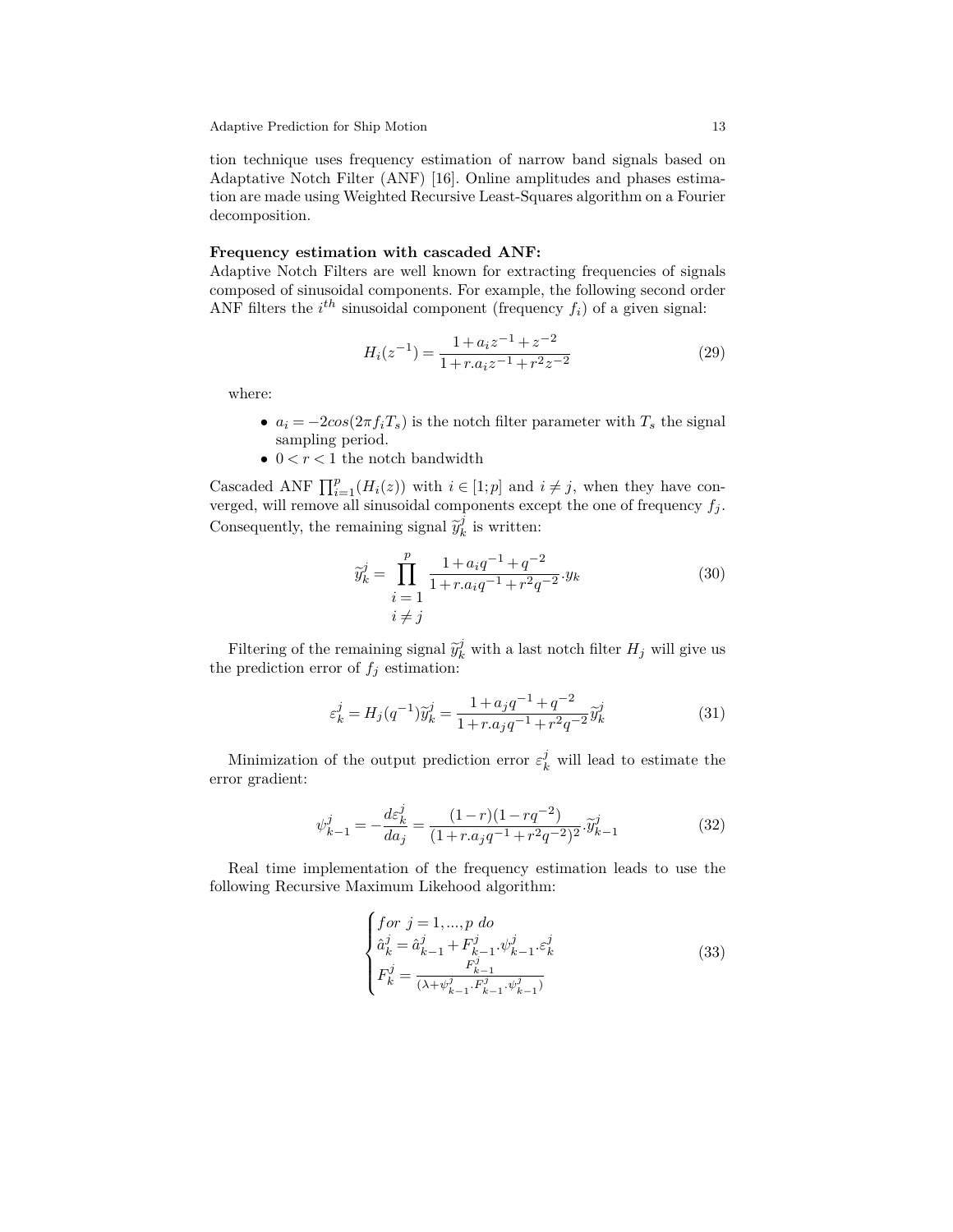where:

- $\hat{a}_k^j = -2cos(2\pi \cdot \hat{f}_j(k) \cdot T_s)$
- $\bullet$   $F_k^j$  $k \nvert k$  is the adaptation gain
- $0 < \lambda < 1$  is the forgetting factor

Notch filter second order cells are applied in a cascaded way. This implementation is showed on figure 3. In a recursive manner, current cell input is the output prediction error of the previous ones. The filters bandwidth  $r_k$  is time varying from  $r_0$  to  $r_f$  according to the following expression:  $r_k = r_d \cdot r_{k-1} + (1 - r_d) \cdot r_f$  The convergence and performance of frequency estimation using ANF are developed in [16].



Fig. 3: Frequencies estimation stage of ANF algorithm

#### **Amplitudes and phases estimation:**

When the component frequencies  $f_i$  are known we can use a Weighted Recursive Least Squares (WRLS) to estimate amplitude and phase of each component. The signal defined in 28 can be decomposed in a Fourier basis as follows:

$$
y_k = \sum_{i=1}^p [g_i(k) \cdot \cos(2\pi f_i T_s \cdot k) + h_i(k) \cdot \sin(2\pi f_i T_s \cdot k)] + v_k \tag{34}
$$

where  $C_i = \sqrt{g_i^2 + h_i^2}$  is amplitude of the component frequency  $f_i$  and  $\beta_i$  its phase  $(tan(\beta_i) = g_i/h_i)$ .

The parameter vector  $\hat{\theta}_k$  and regression vector  $\Phi_k$  are defined as follows: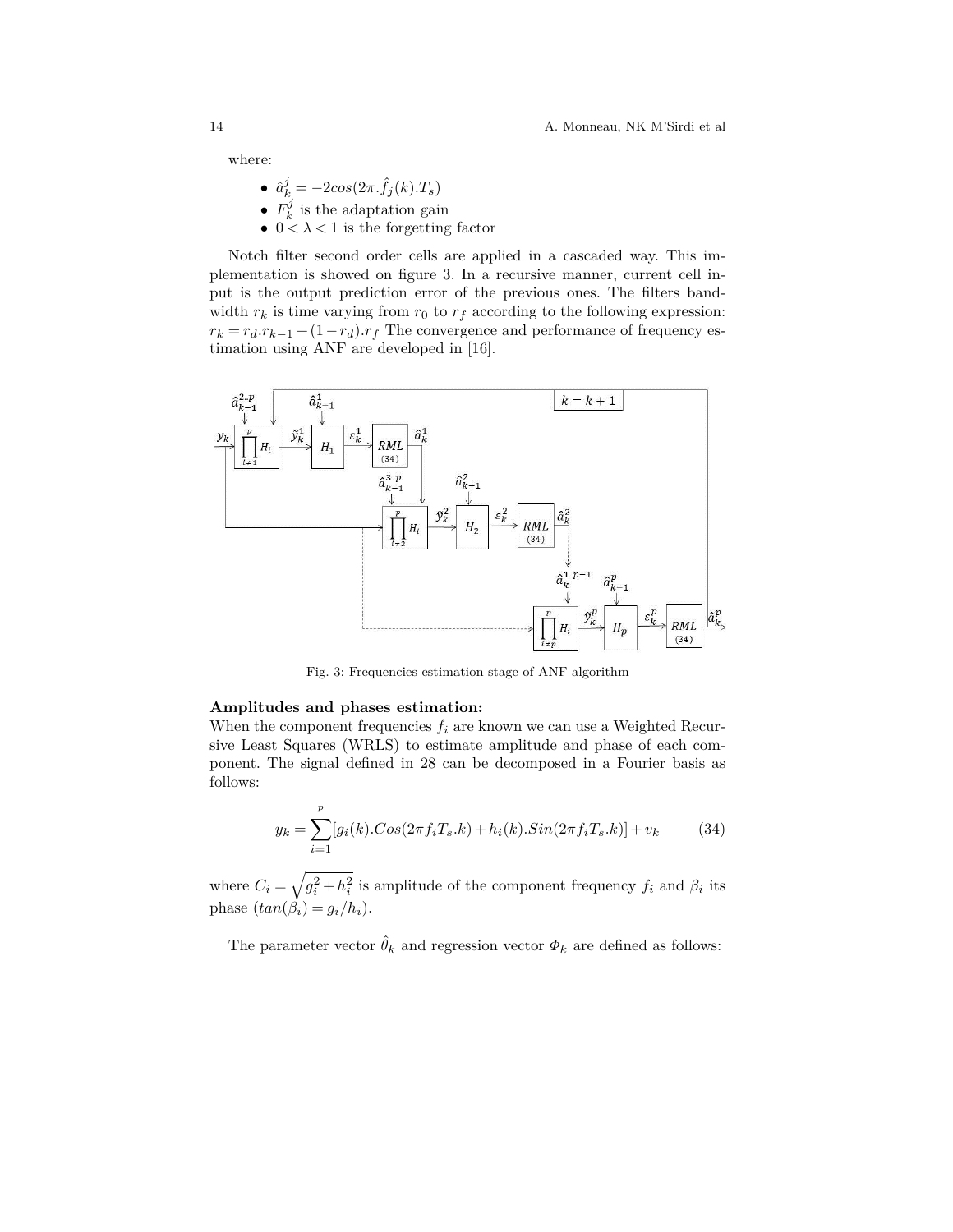$$
\begin{cases}\n\hat{\theta}_k = [g_1 \ g_2 \ \dots \ g_p \ h_1 \ h_2 \ \dots \ h_p]^T \ and \ \Phi_k = [C, S]^T \ with \\
C = [Cos(2\pi f_1 \cdot T_s \cdot k) \ \cdots \ Cos(2\pi f_p \cdot T_s \cdot k)] \\
S = [Sin(2\pi f_1 \cdot T_s \cdot k) \ \cdots \ Sin(2\pi f_p \cdot T_s \cdot k)]\n\end{cases} \tag{35}
$$

The Fourier parameters  $g_i$  and  $h_i$  are estimated using the WRLS:

$$
\begin{cases} \varepsilon_k^0 = y_k - \hat{\theta}_{k-1}^T . \Phi_k \\ G_k = \frac{1}{\lambda_0} \left( G_{k-1} - \frac{G_{k-1} \Phi_k^T \Phi_k G_{k-1}}{\lambda_0 + \Phi_k^T G_{k-1} \Phi_k} \right) \\ \hat{\theta}_k = \hat{\theta}_{k-1} + G_k . \Phi_k . \varepsilon_k^0 \end{cases} \tag{36}
$$

where  $\varepsilon_k^0$  is the a priori prediction error,  $G_k$  the adaptation gain and  $\lambda_0$ the exponential forgetting factor typically chosen between 0.98 and 0.995.

#### **Time Prediction at instant k+d**

The prediction of  $y_{k+d}$  uses the last available parameters  $(g_i(k), h_i(k), f_i(k))$ identified at instant k. As for ARMA and MCA method, during the prediction period, we keep the parameters estimated at time k.

$$
y_{k+d} = \sum_{i=1}^{p} [g_i(k) \cdot \cos[2\pi f_i(k) \cdot T_s \cdot (k+d)] + h_i(k) \cdot \sin[2\pi f_i(k) \cdot T_s \cdot (k+d))]
$$
\n(37)

## **4 Application and Comparative Analysis**

# *4.1 Prediction methods comparison on experimental data*

In order to compare the performance of the three prediction methods, we propose to test the algorithms on a pitch angle measurement signal. This attitude signal was recorded using an IMU, on a large ship navigating in North sea.

We present here the results of the pitch angle prediction with varying horizon from 0 to 1 second (figures 4, 5 and 6) and from 0 to 5 seconds (figures 7, 8 and 9). The predictions are generated on windows of 1s (respectively 5s) successively distributed on time range [500s 600s]. These windows contain predictions with horizon ranging from 0 to 1s (respectively 5s) and are sampled at 10Hz (respectively 5Hz). Consequently, predictions on 1s windows (respectively 5s) are ranging from 0 to 10 steps ahead (respectively 25 steps). Each prediction uses all the past data available until the start of the prediction window. For example, with windows of 5s, the prediction signal starts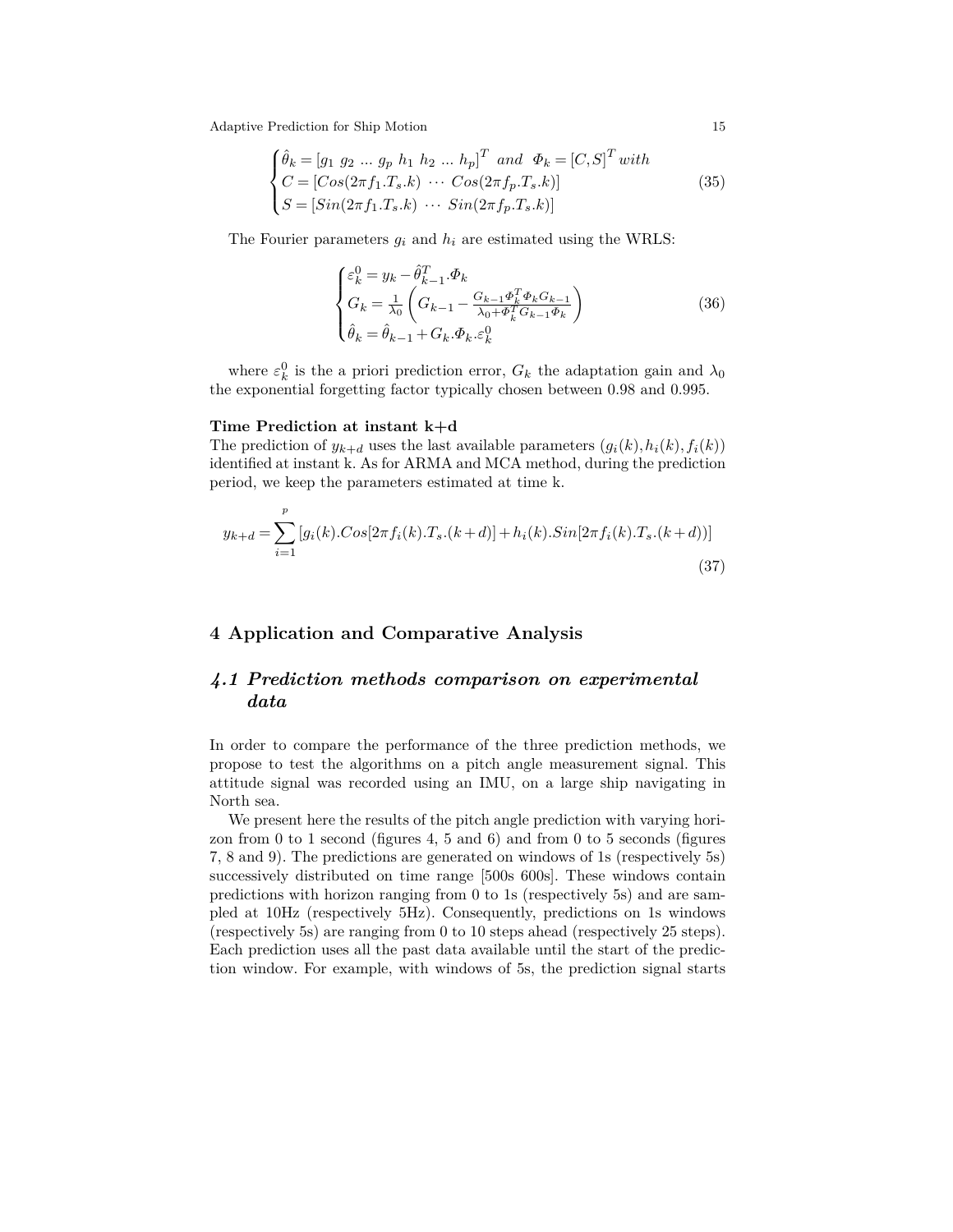at 500s and uses 0-500s past data, the second prediction signal starts at 505s and uses 0-505s past data, etc.. Note that the overall prediction signal (in red) will be discontinued at each window extremity because the last point of a window corresponds to 10 steps ahead prediction (respectively 25 steps), whereas the first point of the next window corresponds to 0 step ahead prediction. Prediction is presented this way in order to observe how the predictor sees the next future second (or 5 seconds).

We selected the signal time range [500s 600s] because in this data region the amplitudes spectrum are time varying and exhibit some non sinusoidal parts that we qualify as "accidents" (512s - 516s and 580s - 585s). These accidents can be originated either by a modification of local sea state due to wind gust or ocean floor topography. In our study, they allow to test the robustness of our prediction methods.

#### **4.1.1 Methods settings**

**ARMA:** Orders of ARMA model (*n<sup>a</sup>* and *nc*) are selected according to Bayesian Information Criterion (BIC) applied on past data. They usually range between 10 and 30 parameters  $(n_a + n_c)$ . We choose data window of 500s length on which is applied a forgetting coefficient  $\lambda = 0.99$ . Pitch angle signal is re-sampled at 10Hz. Consequently a 5 seconds prediction horizon corresponds to 50 sampling points step ahead prediction.

**MCA:** For the presented MCA results, the signal is also re-sampled at 10Hz. Past data is cut using a 50 seconds window (*N* = 500). Eigenvalues of the auto-correlation matrix  $R_y$  lower than 2% of the total energy of  $\Delta$  are selected.  $n_1$  and *P* are chosen according to remarks given in implementation paragraph of section 3.2. note that this method is not recursive.

ANF: According to the pitch angle spectrum versus time, we distinguish 3 main frequencies, we choose  $p = 3$  for the ANF frequencies estimation stage. The parameters estimates  $\hat{a}_0^j$  are set to zero at the beginning of each prediction window (15s). For ANF bandwidths,  $r_0$  is typically lower than 0.5 and  $r_f$  is chosen so that the poles of  $H_i$  are as close as possible from the unit circle. The initial value of the adaptation gain is set to a large value, typically  $G_0 = 100$ . The forgetting factor  $\lambda_0$  is set to 0.99. The parameters vector  $\ddot{\theta}(0)$ is initially set to 0.

#### **4.1.2 Prediction results**

On figures 4, 5 and 6 corresponding to prediction horizon ranging from 0 to 1 second, we observe that the prediction error is relatively low with better performance for ANF method. However, brutal signal damping (accident at 512s, 562s and 581s) are not anticipated by any methods. For example, at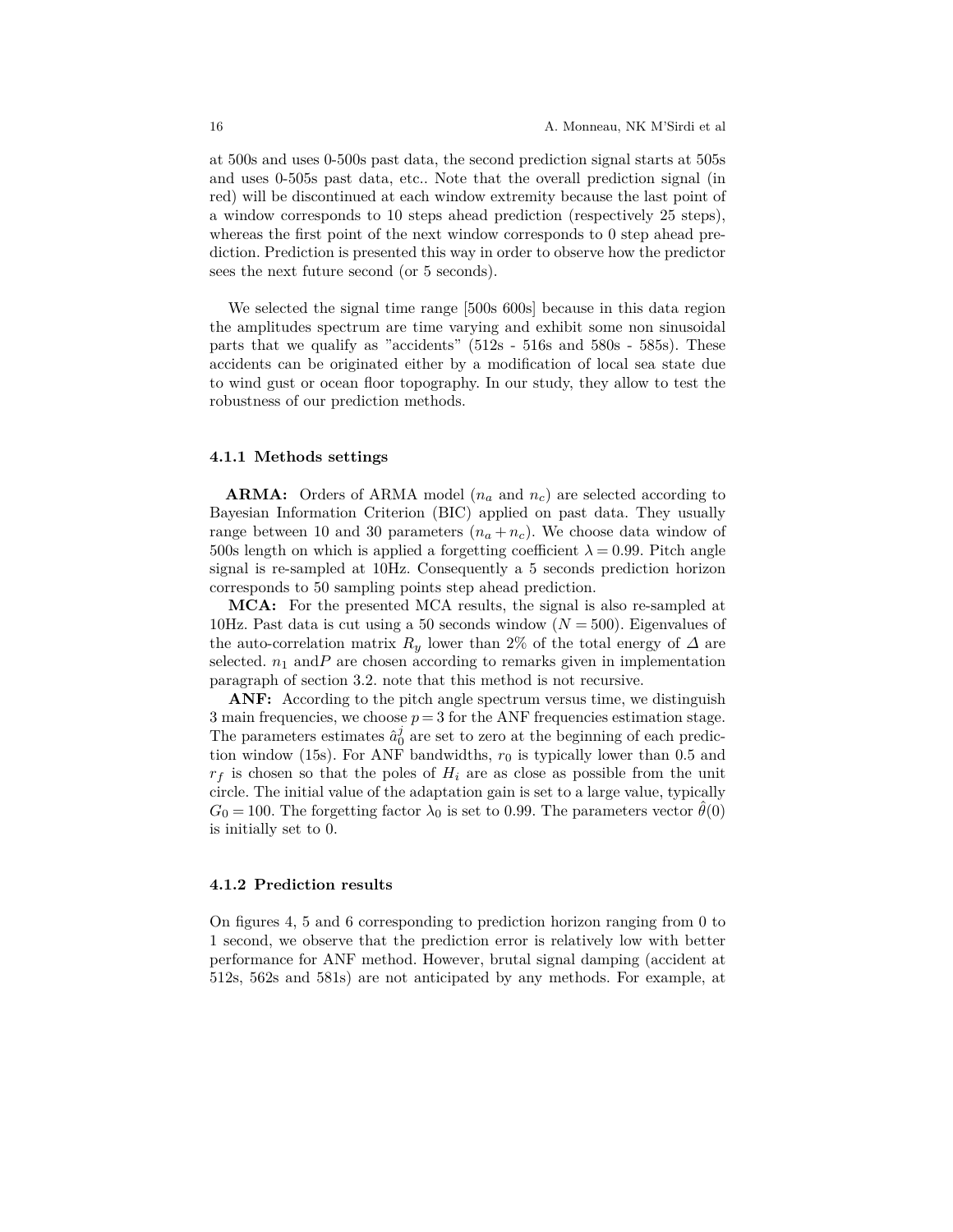581s, the predictors think that the signal will keep its sinusoidal form and will continue to decrease. However the real signal starts to rise at this moment.

On figures 7, 8 and 9 corresponding to prediction horizon ranging from 0 to 5 seconds, we observe that the phase is generally respected expect for signal accidents (512s and 582s).



Fig. 5: Prediction with horizon from 0 to 1s using Minor Component Analysis

<sup>500</sup> <sup>510</sup> <sup>520</sup> <sup>530</sup> <sup>540</sup> <sup>550</sup> <sup>560</sup> <sup>570</sup> <sup>580</sup> <sup>590</sup> <sup>600</sup> −4

550 560<br>Time [s]



Fig. 6: Prediction with horizon from 0 to 1s using Adaptive Notch Filters

# *4.2 Comparative Analysis*

According to the prediction method used, restrictive hypothesis on the signal is applied. ANF prediction method requires the signal to have a narrow band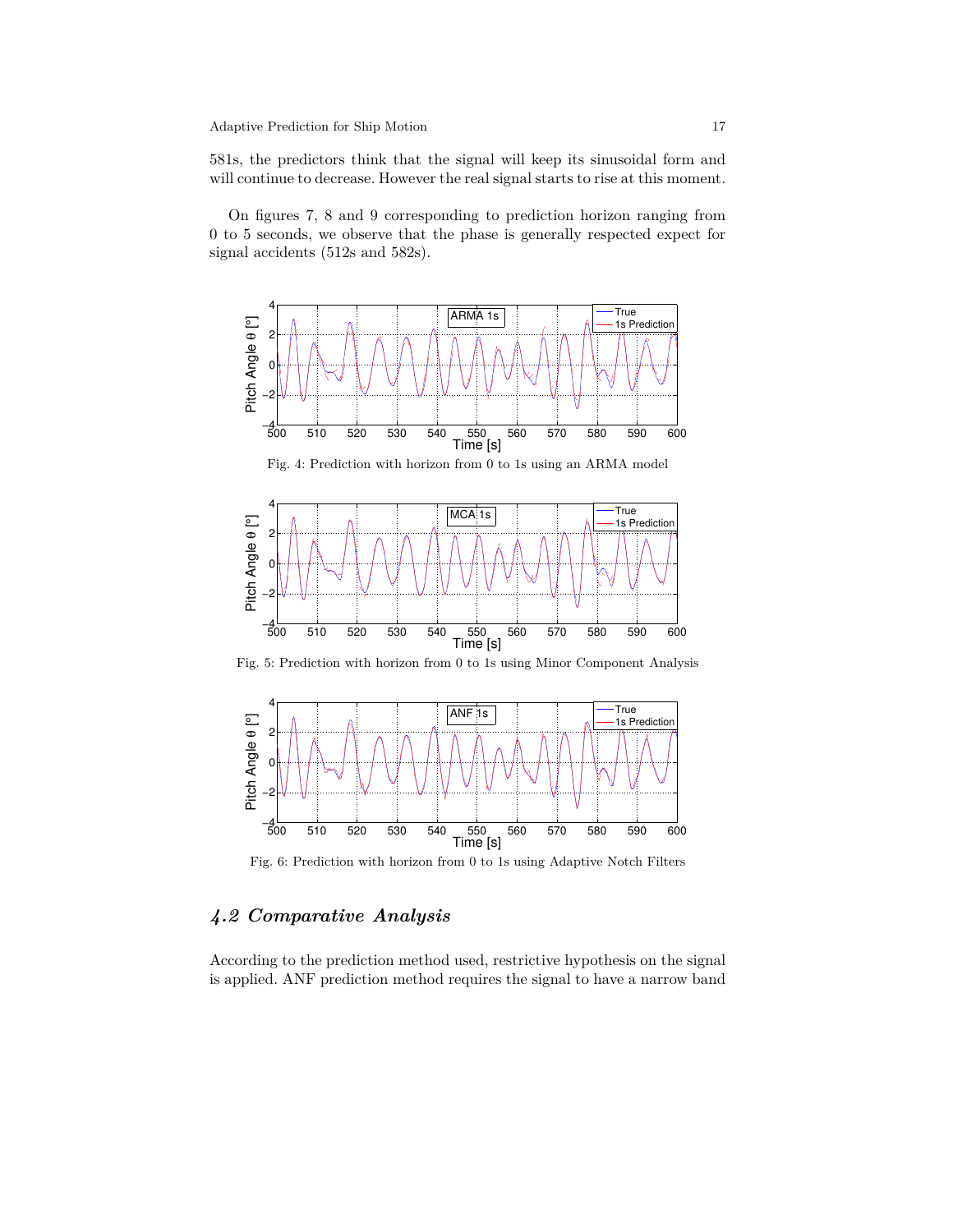



Fig. 9: Prediction with horizon from 0 to 5s using Adaptive Notch Filters

spectrum (which is our case) whereas ARMA and MCA methods have no restrictions. MCA is an off line method and assume the signal to be stationary. The two other methods can be applied recursively and accept slow time variations of the signal features.

The overall complexity of the prediction algorithm has to be considered for real time and on board implementation. Recursive form of ARMA and ANF methods give then a significant advantage compared to MCA method which needs to compute the inverse of a  $P \times P$  matrix at each prediction generation. The complexity is given in number of operation (flops) per time iteration. ARMA method complexity is  $O((n_a + n_c)^2)$  with  $n_a$  and  $n_c$  between 30 and 40. The complexity of MCA method is  $O(P^3)$  with  $P \approx 300$ . Lowest complexity  $O(p^2)$  is reached by ANF method with *p* varying from 3 to 6.

Prediction error is another important criterion that should be studied. For comparison we use the normalized mean squared error of 5s prediction of pitch angle measurement presented in part 4.1. MCA method gives the low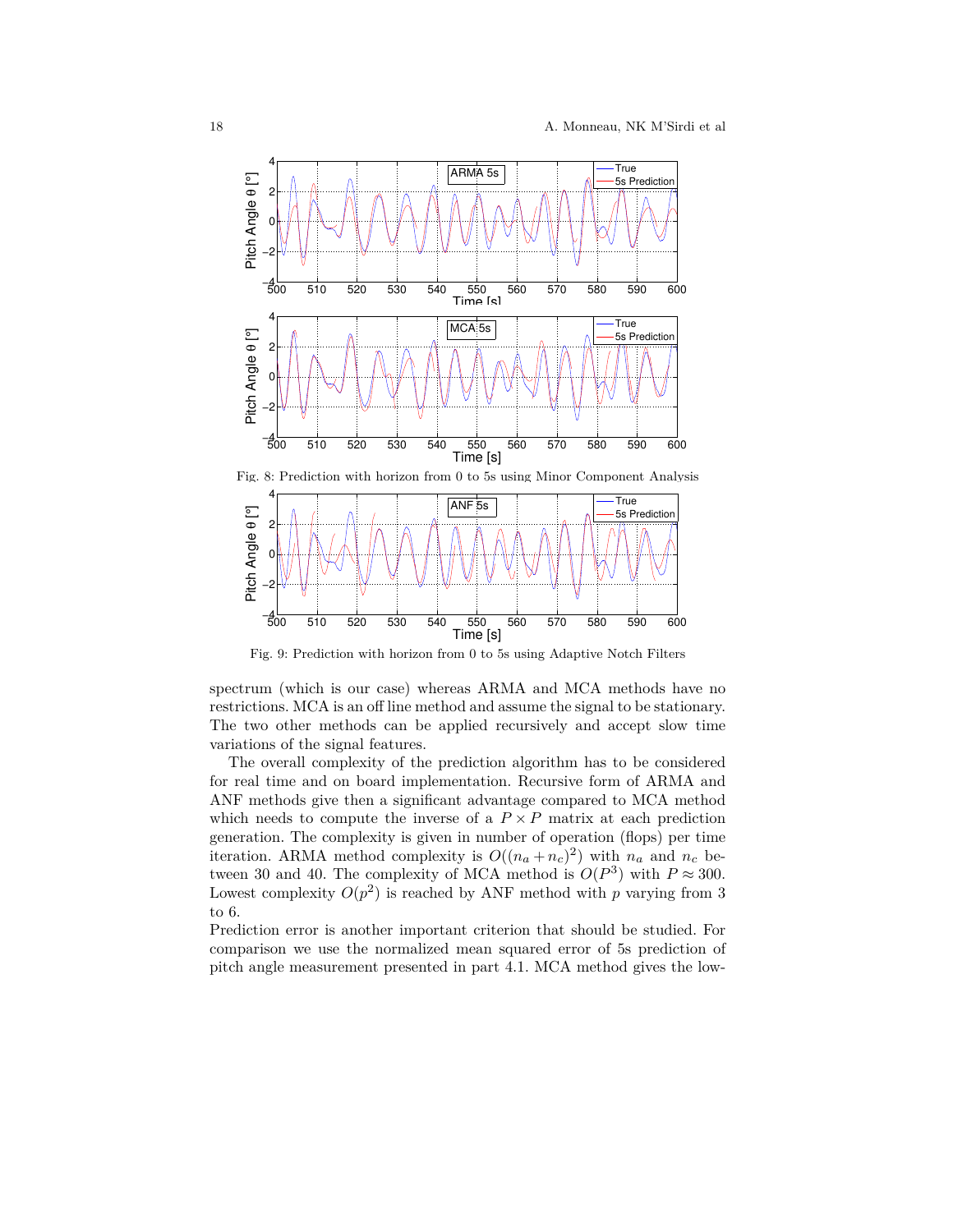est error with 2*.*69%.

Tracking of varying frequencies and amplitude of the signal is crucial for ship motion prediction. A study with synthetic signals (not presented here) show that ARMA and ANF methods are capable to adapt their model parameters faster than MCA method.

A summary of the comparative analysis is presented on table 1.

|            | Hypothesis     | Complexity | Error    | Tracking<br>capability                         | Advantages                   | Drawbacks                                                       |
|------------|----------------|------------|----------|------------------------------------------------|------------------------------|-----------------------------------------------------------------|
| ARMA       | None           |            | 9.12\%   | $^{+}$                                         | Software im-<br>plementation | Order<br>selection<br>$(n_a \& n_b)$                            |
| <b>MCA</b> | None           |            | 2.69%    |                                                | Low error                    | High<br>complexity &<br>Off line                                |
| <b>ANF</b> | Narrow<br>band | $++$       | $9.53\%$ | $++$ Good<br>for nonsta-<br>tionary<br>signals | Low<br>complexity            | Choice of<br>penalties<br>constraints<br>$(\mathrm{r,}\lambda)$ |

Table 1: Comparative Analysis of Prediction Methods

MCA prediction method is not well suited for online estimation, further it is more advisble to develop a recursive algorithm. ARMA and ANF methods provide similar performance regarding prediction error for tracking capability. When the signals are narrow band the ANF perform quite better. However the number of parameter to estimate for ANF  $(p)$  is significantly lower than for ARMA method (between 30 and 40). This leads to very faster convergence of the prediction error. ANF method will consequently be favoured for ship motion prediction. We have used cascaded ANF and a two stages structure, to estimate also the amplitudes and phase. In future work we will investigate more simpler implementation, despite that the other method are much more complex for implementation.

## **5 Conclusion**

Several prediction methods have been investigated for comparison. A new prediction method has been presented for motion of ship navigating through sea swell and compared to ARMA and MCA methods. The main interest of ANF method is to estimate efficiently time varying frequencies, amplitude and phases of sinusoidal signals. ANF algorithm shows good robustness to time varying perturbation on the ship. Real time implementation of this algorithm on board is feasible and easier thanks to its recursive form and low number of parameters. ANF and ARMA methods give similar results but ANF shows better tracking capability and lower computation load. It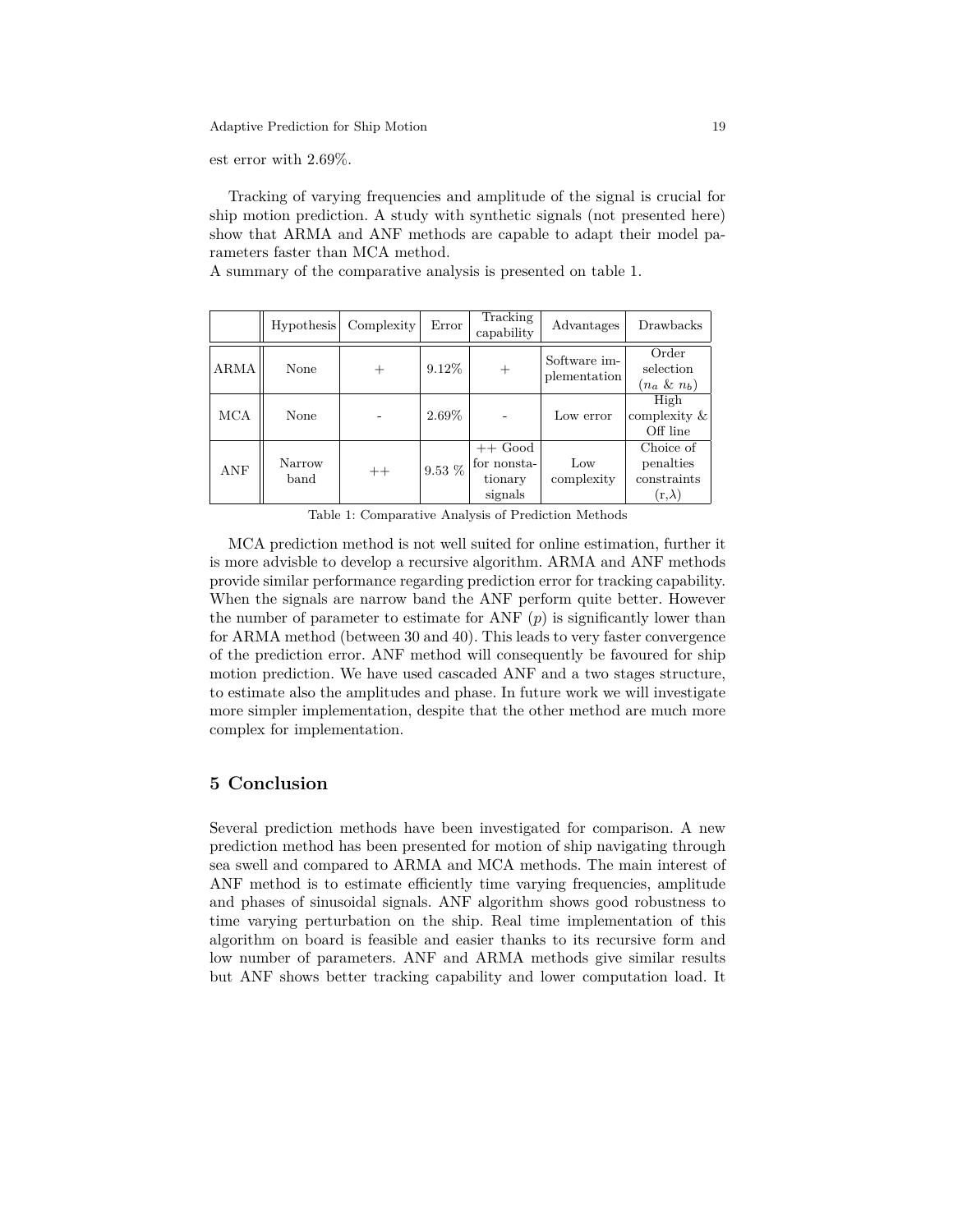has been shown that prediction error on a horizon up to 5 seconds may be satisfactory for use in helicopter guidance during hoist operation.

Future work will focus on building a complete state observer of the ship via image analysis from a camera mounted on helicopter. Indeed, ships that have IMU equipment broadcasting their motion data are not common. Then the development of helicopter control laws for SAR missions will be carried out. The prediction of wind perturbation using ANF will be also considered.

## **References**

- 1. N. K. M'Sirdi, H. R. Tjokronegoro, and I. D. Landau, "An rml algorithm for retrieval of sinusoids with cascaded notch filters," in *ICASSP-88., International Conference on Acoustics, Speech, and Signal Processing*, Apr 1988, pp. 2484–2487 vol.4.
- 2. N. K. M'Sirdi, M. Antoine, and A. Naamane, "Adaptive notch filters for prediction of narrow band signals," in *ICSC 2018*, Valencia, Spain, October 2018.
- 3. T.-B. Airimitoaie, "Robust Design and Tuning of Active Vibration Control Systems," Theses, Université de Grenoble, Jun. 2012.
- 4. I. D. Landau, M. Alma, A. Constantinescu, J. J. Martinez, and M. NoÃń, "Adaptive regulation rejection of unknown multiple narrow band disturbances (a review on algorithms and applications)," *Control Engineering Practice*, vol. 19, no. 10, pp. 1168 – 1181, 2011.
- 5. I. D. Landau, A. C. Silva, T.-B. Airimitoaie, G. Buche, and M. NoeÂĺ, "Benchmark on adaptive regulation rejection of unknown/time-varying multiple narrow band disturbances," *European Journal of Control*, vol. 19, no. 4, pp. 237 – 252, 2013, benchmark on Adaptive Regulation: Rejection of unknown/time-varying multiple narrow band disturbances.
- 6. S. D. Manley, "Sea loads on ships and offshore structures," in *Annual meeting of The Society of Naval Architects and Marine Engineers New York, 1953*, ser. On the Motions of Ships in Confused Seas. Cambridge University Press, 1953.
- 7. M. Triantafyllou, M. Bodson, and M. Athans, "Real time estimation of ship motions using kalman filtering techniques," *IEEE Journal of Oceanic Engineering*, vol. 8, no. 1, pp. 9–20, January 1983.
- 8. D. Lainiotis, C. Charalampous, P. Giannakopoulos, and S. Katsikas, *Real Time Ship Motion Estimation*, 11 1992.
- 9. X. Yang, "Displacement motion prediction of a landing deck for recovery operations of rotary uavs," *International Journal of Control, Automation and Systems*, 2013.
- 10. I. Yumori, "Real time prediction of ship response to ocean waves using time series analysis," in *OCEANS 81*, Sept 1981.
- 11. G. Zhao, R. Xu, and C. Kwan, "Ship-motion prediction: algorithms and simulation results," *2004 IEEE International Conference on Acoustics, Speech, and Signal Processing*, vol. 5, pp. V–125, 2004.
- 12. "Real-time long-term prediction of ship motion for fire control applications," *Electronics Letters*, vol. 42, no. 18, pp. 1020 – 1021, 2006.
- 13. L. Ljung, *System Identification: Theory for the User*. Upper Saddle River, NJ, USA: Prentice-Hall, Inc., 1986.
- 14. R. Kashyap, "Inconsistency of the aic rule for estimating the order of autoregressive models," *IEEE Transactions on Automatic Control*, vol. 25, no. 5, pp. 996–998, October 1980.
- 15. G. Schwarz, "Estimating the dimension of a model," *Ann. Statist.*, vol. 6, no. 2, pp. 461–464, 03 1978.